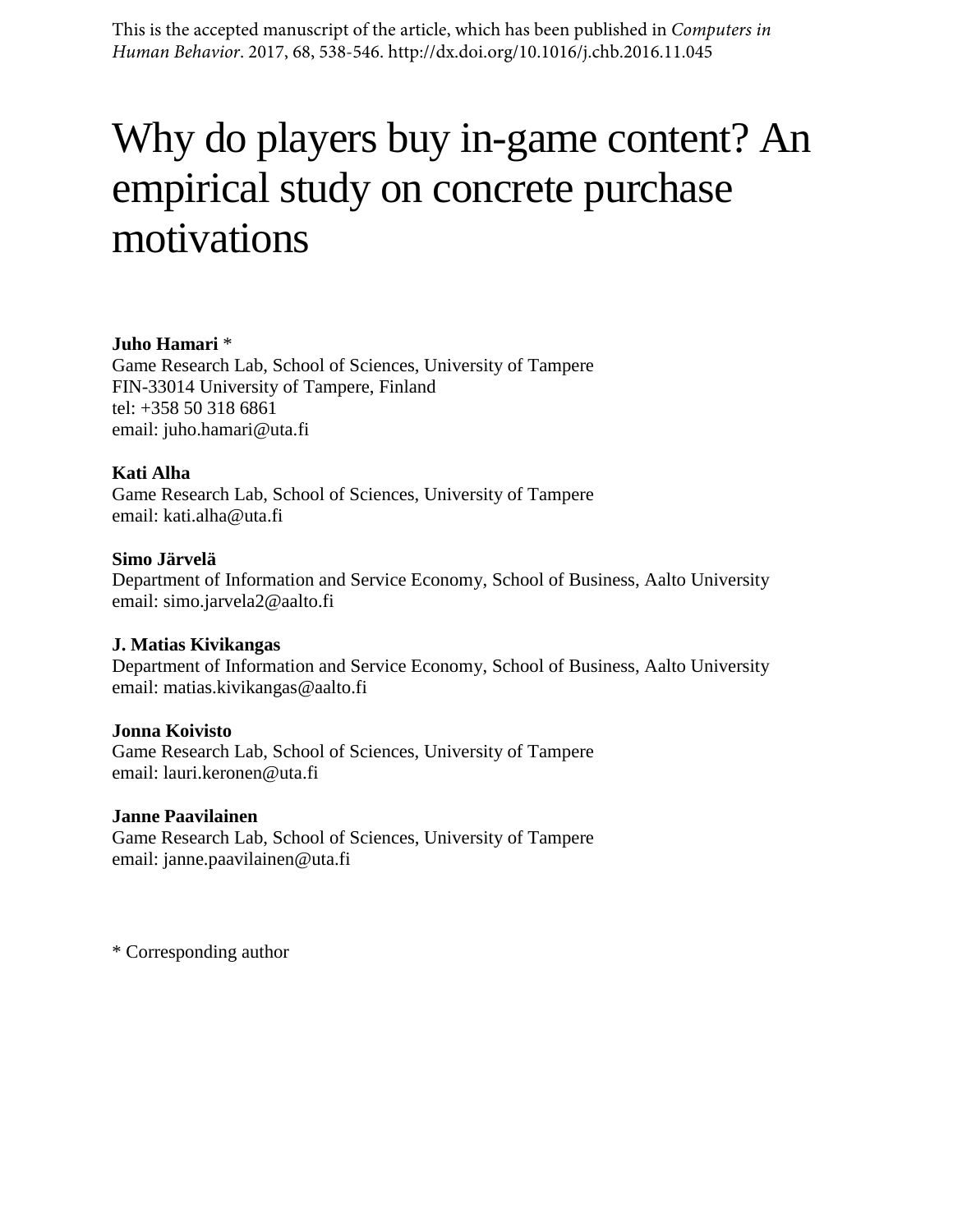**Abstract:** Selling in-game content has become a popular revenue model for game publishers. While prior research has investigated latent motivations as determinants of in-game content purchases, the prior literature has not focused on more concrete reasons to purchase in-game content that stem from how the games are being designed. We form an inventory of reasons (19) to buy in-game content via triangulating from analyses of top-grossing free-to-play games, from a review of existing research, and from industry expert input. These reasons were operationalized into a survey (N=519). Firstly, we explored how these motivations converged into categories. The results indicated that the purchasing reasons converged into six dimensions: 1) *Unobstructed play*, 2) *Social interaction*, 3) *Competition*, 4) *Economical rationale*, 5) *Indulging the children*, and 6) *Unlocking content*. Secondly, we investigated the relationship between these factors and how much players spend money on in-game content. The results revealed that the purchase motivations of unobstructed play, social interaction, and economical rationale were positively associated with how much money players spend on in-game content. The results indeed imply that the way designers implement artificial limitation and obstacles as well as social interaction affects how much players spend money on in-game content.

**Keywords:** free-to-play; freemium; online games; social networking services; video games; virtual goods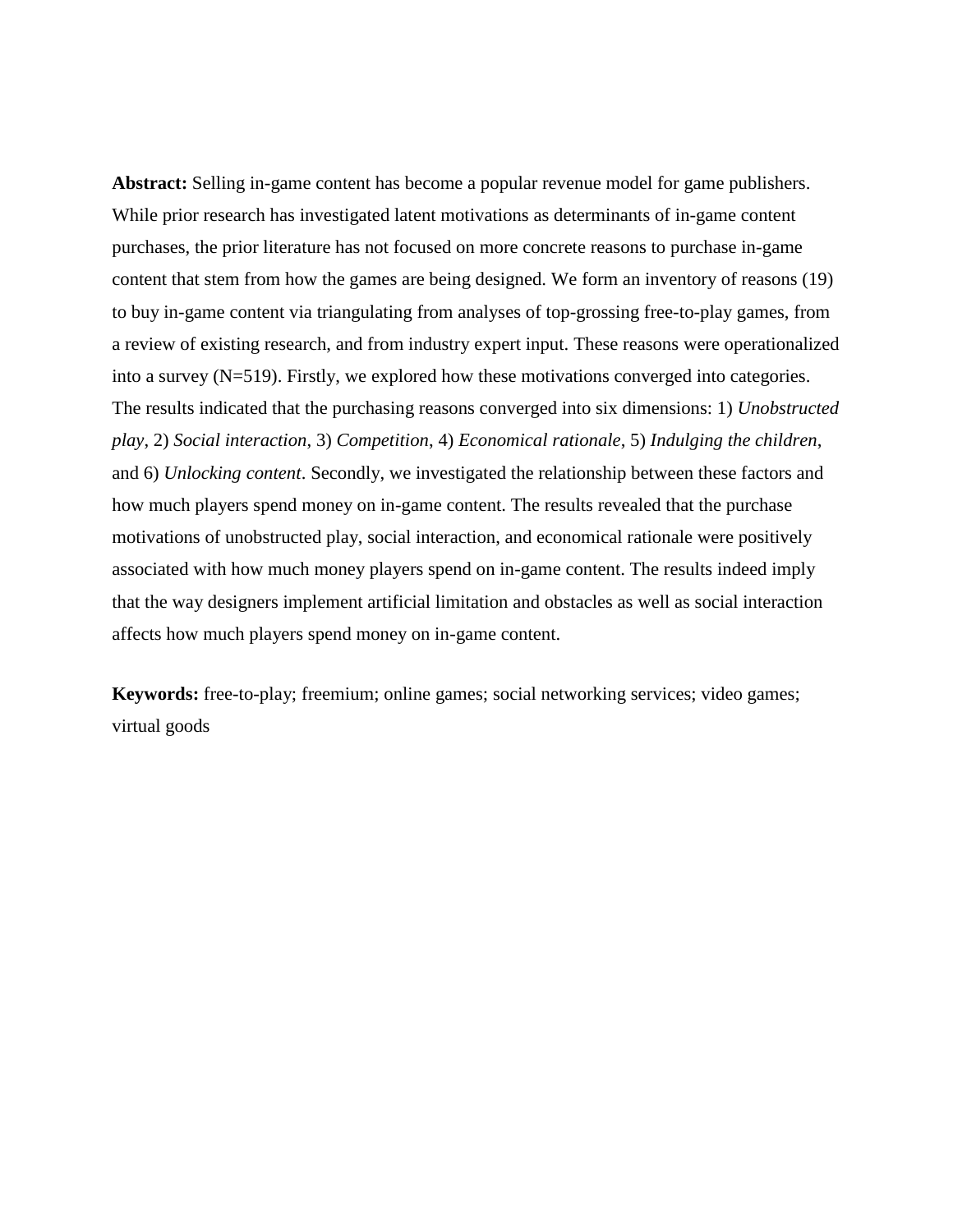# **1. Introduction**

Virtual goods and other forms of in-game content have rapidly become one of the biggest forms of online consumption for gamers and de facto revenue model for game publishers (Alha et al. 2016; Hamari 2015; Lehdonvirta 2009). Selling virtual goods has especially been an integral part of the free-to-play/freemium business model that has rapidly spread to online services in general but perhaps most prominently to online games. In the free-to-play model the core game is offered for free for the user in order to acquire as many users as possible. The game publisher then attempts to upsell various pieces of in-game content in order to generate revenue. For instance, an analysis of the top 300 apps in the Apple's App Store reveals that the majority of downloadable apps are games that employ the free-to-play model (Brockmann et al. 2015).

One of the main consequences of selling in-game content has been its impact on the design philosophy of games (Hamari & Lehdonvirta 2010; Hamari 2011; Lin & Sun 2011; Nieborg 2015). Developers are no longer simply trying to create the best possible game they can in the artistic sense but rather, in order to sell in-game content, the game developers attempt to craft the game in a way that it would entice users to purchase in-game content as frequently as possible. This can be done by tweaking the game according to player behavior and introducing new content periodically (Alves & Roque 2007; Hamari 2011; Hamari & Lehdonvirta 2010; Hamari & Järvinen 2011; Nieborg 2015; Oh & Ryu 2007). Therefore, purchase decisions for in-game content are not only affected by people's general attitudes, consumption values, and motivations but also by the design decisions and the needs built into the game by the developers (Alha et al. 2014; Hamari 2010; Hamari & Lehdonvirta 2010; Hamari & Keronen 2016; Hamari & Järvinen 2011; Harviainen & Hamari, 2015; Lin & Sun 2011; Paavilainen et al. 2013).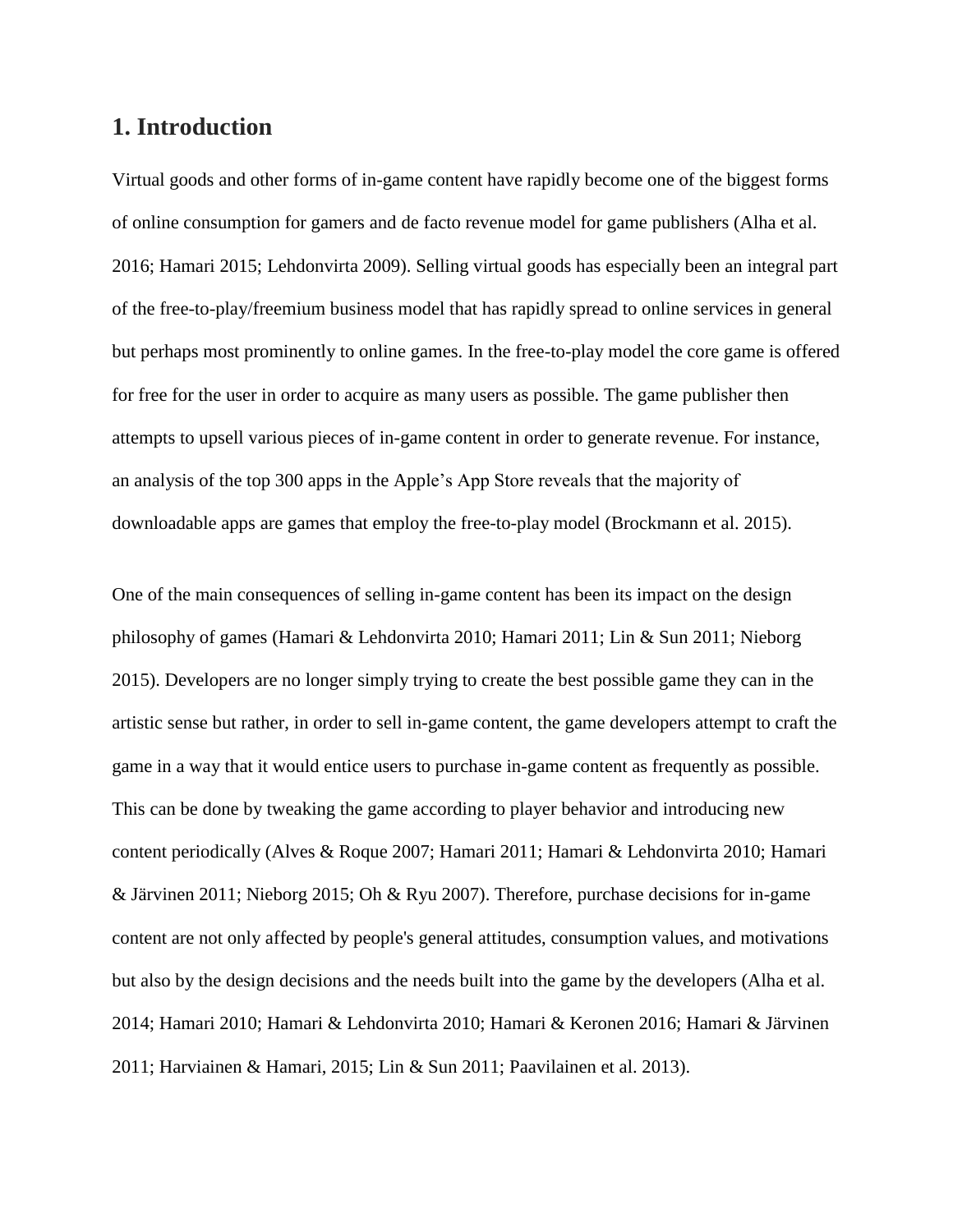While there has been a clear increase in studies investigating purchases of in-game content and virtual goods during the last decade (see e.g. Hamari & Keronen 2016 for a review), the related quantitative literature has commonly focused on more abstract psychological constructs rather than being concerned with possible purchase motivations that stem from how the game has been designed. This vein of literature has been interested in predicting virtual good or in-game content (re-)purchases from perspectives of different affective experiences in the game (Chou & Kimsuwan 2013; Hamari 2015; Lee et al. 2012; Luo et al. 2011), customer lifetime value (Hanner & Zarnekov 2015), content visibility (Jankowski et al. 2016), cultural and demographic aspects (Lee & Wohn 2012; Wohn 2014), tele/social presence (Animesh et al. 2011), playfulness (Han & Windsor 2013), flow/cognitive involvement (Huang 2012; Liu & Shiue 2014), transaction cost theory (Guo & Barnes 2011; 2012), satisfaction (Kim 2012), perceived value (Chou & Kimsuwan 2013; Park & Lee 2011), critical reception (Alha et al. 2016), technology acceptance (Cha 2011; Domina et al. 2012; Hamari & Keronen 2016), theories of planned behavior and reasoned action (Gao 2014; Kaburuan et al. 2009), and expectancy-disconfirmation model (Wang & Chang 2013; 2014). Qualitative efforts mapping the phenomenon, on the other hand, have been more successful in identifying concrete purchase motivations that pertain to the nature of the business models and its related effect on game design (Hamari & Lehdonvirta 2010; Hamari 2011; Hamari & Järvinen 2011; Zagal et al. 2013), user experiences (Alha et al. 2014; Cleghorn & Griffiths 2015; Lin & Sun 2011; Paavilainen et al. 2013), and features of virtual goods (Lehdonvirta 2009). While the quantitative body of literature has focused on relatively abstract psychological factors, and has therefore been unable to provide knowledge on more specific reasons for purchases that stem from how the game is designed, the contributions of the qualitative studies sphere, on the other hand, have not yet been harnessed in quantitative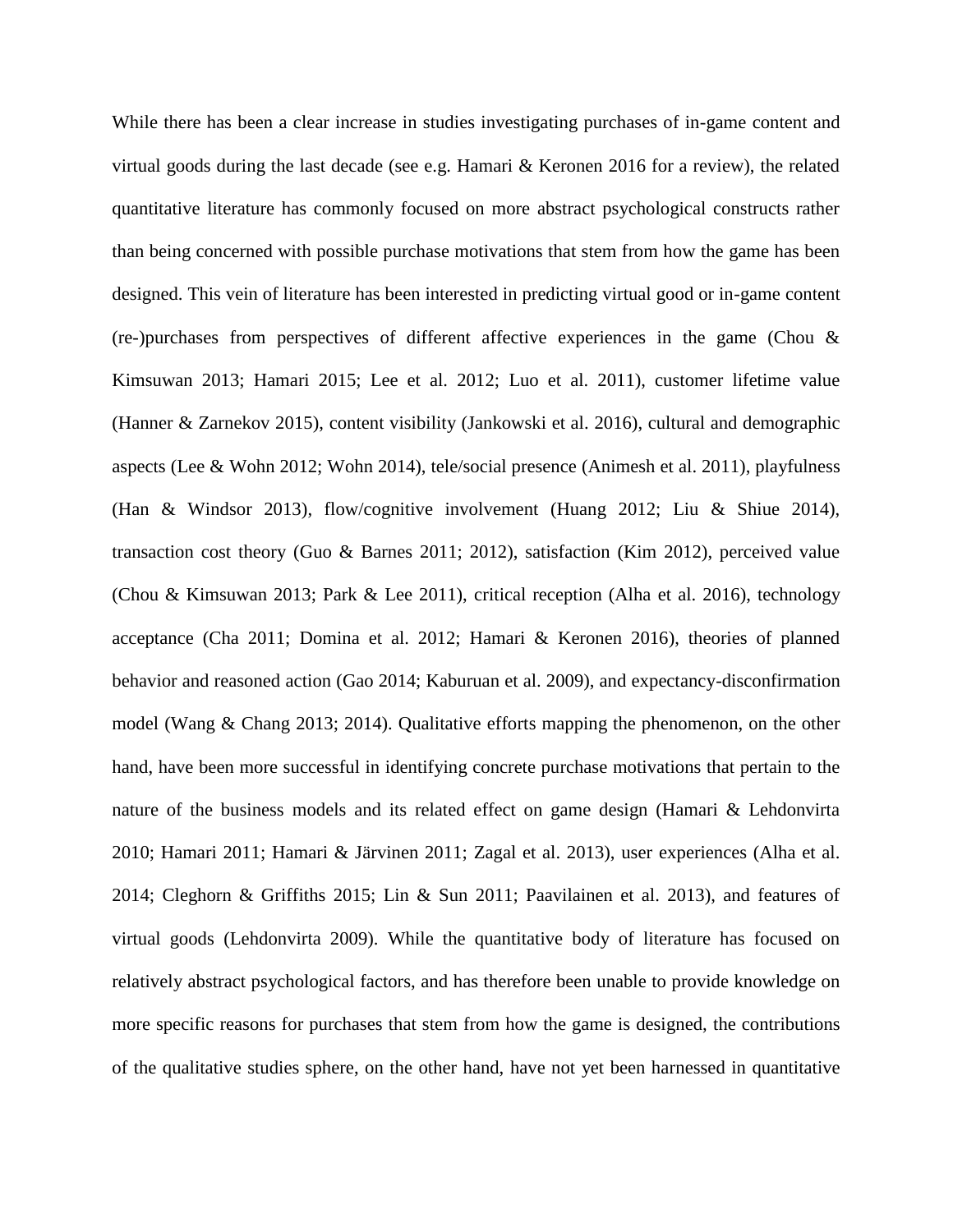efforts to systematize the measurement and understanding of purchase motivators for in-game content. Therefore, the efforts on measuring purchase motivations stemming from the design of the game are currently lacking.

To this end, we aim to investigate reasons for purchasing in-game content that stem from the experiences, obstacles, and inconveniences in the game. Firstly, we form a measurement instrument for measuring the different reasons for buying in-game content by triangulating the findings of analyzing top-grossing free-to-play games, existing research on purchase motivations, in-depth discussions with game industry specialists, and literature related to gaming motivations. The resulting inventory of reasons (19) to buy in-game content was operationalized into a survey and was administered to free-to-play game players  $(N=519)$  that had purchased ingame content. Next, the factorial properties of the measurement instrument are investigated. Finally, we investigate which purchase motivation factors predict how much players spend real money on in-game content.

# **2. Questionnaire development**

We developed a set of items corresponding to reasons for making purchases in free-to-play games. The aim was to focus on concrete reasons for buying in-game content that players are faced with in free-to-play games rather than more abstract psychological factors as has been the case with the related literature thus far. To comprise a comprehensive list, we analyzed one hundred top-grossing free-to-play games (excluding casino games) according to AppAnnie (a prominent data analysis tool used in mobile markets). From each genre, the typical in-app purchases and in-game spending mechanics were analyzed. We then triangulated the findings based on empirical knowledge on game content business (Alha et al. 2014; Evans 2015; Hamari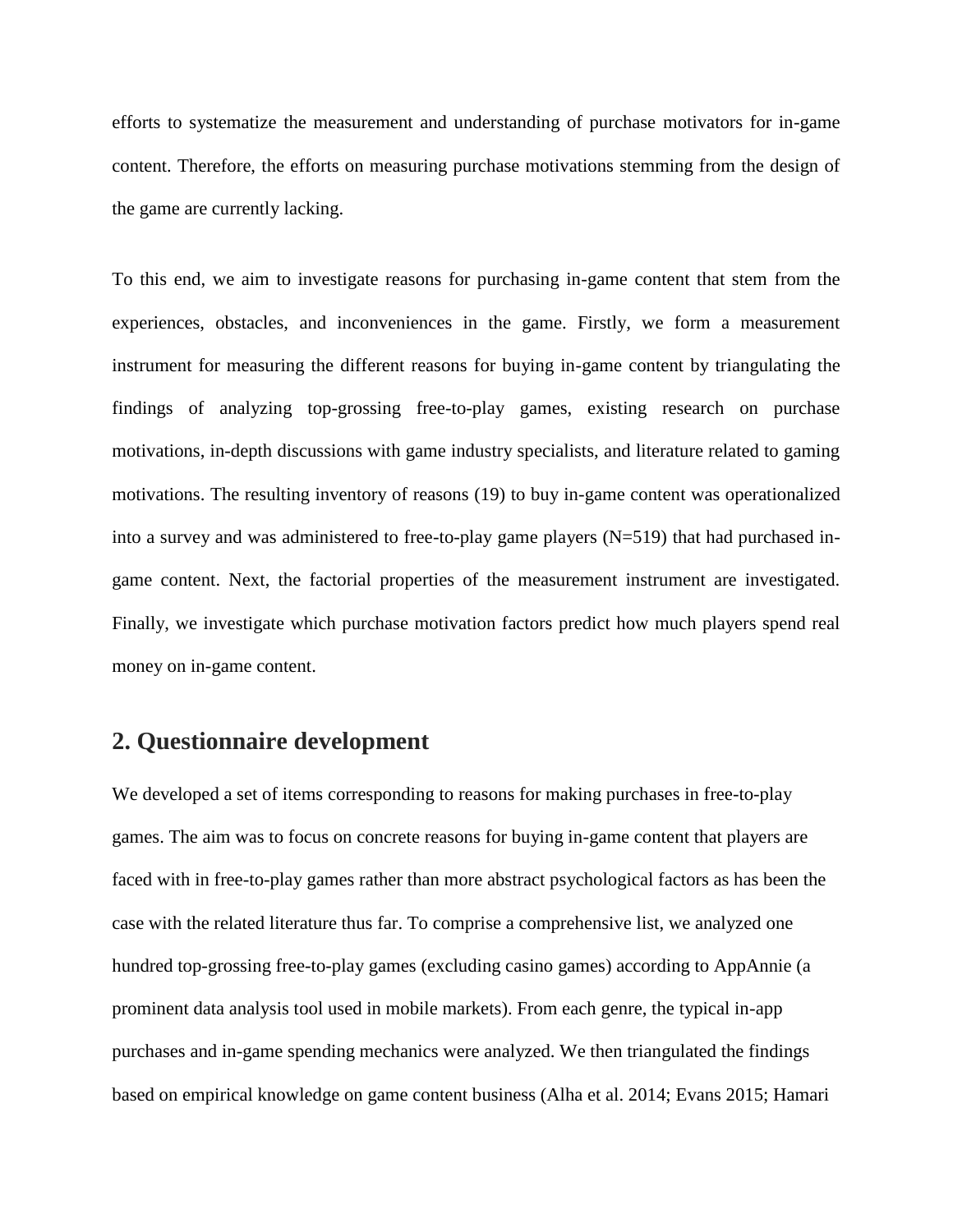& Lehdonvirta 2010; Hamari 2011; Hamari & Järvinen 2011; Kallio et al. 2010; Lehdonvirta 2009; Lin & Sun 2011; Oh & Ryu 2007; Nieborg 2015; Paavilainen et al. 2013; 2015a; 2015b; Tyni et al. 2011), and on gaming motivations (Hamari et al. 2015; Sherry et al. 2006; Yee 2006; Ryan et al. 2006), supported by a plethora of discussion amidst game developers during the last eight years. The resulting list was further discussed, evaluated and edited in collaboration with an industry specialist who is in charge of monetization strategies in a major free-to-play games company. The final list of 19 motivations was included in a survey (See Table 1).

In the survey, the respondents were instructed to consider all the occasions of using money on ingame content and asked to rate how important the following reasons had been when making ingame purchases on a 7-point Likert scale  $(1 = Not at all important, 7 = Extremely important)$ .

| <b>Motivation</b>    | <b>Statement</b>                                       | <b>Description</b>                                                                                                                                                                                                                                                                         | Literature that discusses the<br>phenomenon (in addition to the<br>industry specialist<br>recommendations)                                                                                                                                                                    |
|----------------------|--------------------------------------------------------|--------------------------------------------------------------------------------------------------------------------------------------------------------------------------------------------------------------------------------------------------------------------------------------------|-------------------------------------------------------------------------------------------------------------------------------------------------------------------------------------------------------------------------------------------------------------------------------|
| Avoiding spam        | I didn't want to<br>bother others by<br>spamming them. | Many free-to-play games have provided<br>the possibility for players to earn in-<br>game currency or goods by sending<br>messages to friends. Spamming friends<br>in this manner, however, is generally<br>frowned upon. Therefore, some players<br>rather pay up than spam their friends. | Alha et al 2014; Paavilainen et al.<br>2015b; Paavilainen et al. 2013<br>(spamming is considered as a major<br>inconvenience in game design);<br>Nieborg 2015 (paying is an<br>alternative to asking friends to<br>help)                                                      |
| Becoming the<br>best | I wanted to be<br>the best in the<br>game.             | Many in-game items boost the<br>performance of players thus giving<br>them an advantage over other players.                                                                                                                                                                                | Alha et al. 2014 (getting an edge<br>over other players); Lehdonvirta<br>2009 (performance & winning);<br>Yee 2006 (achievement); Ryan et<br>al. 2006 (competence); Tyni et al.<br>2011 (competition); Nieborg 2015;<br>Evans 2015; Park & Lee 2011<br>(character competency) |
| Continuing play      | I wanted to<br>continue the<br>game.                   | Many free-to-play game designs<br>prevent player from continuing the<br>game sessions unless they use real<br>money.                                                                                                                                                                       | Hamari & Lehdonvirta 2010 (the<br>need to purchase new items when<br>progressing); Paavilainen et al.<br>2015a, Paavilainen et al. 2013<br>(paywalls)                                                                                                                         |

**Table 1: Reasons to purchase in-game content**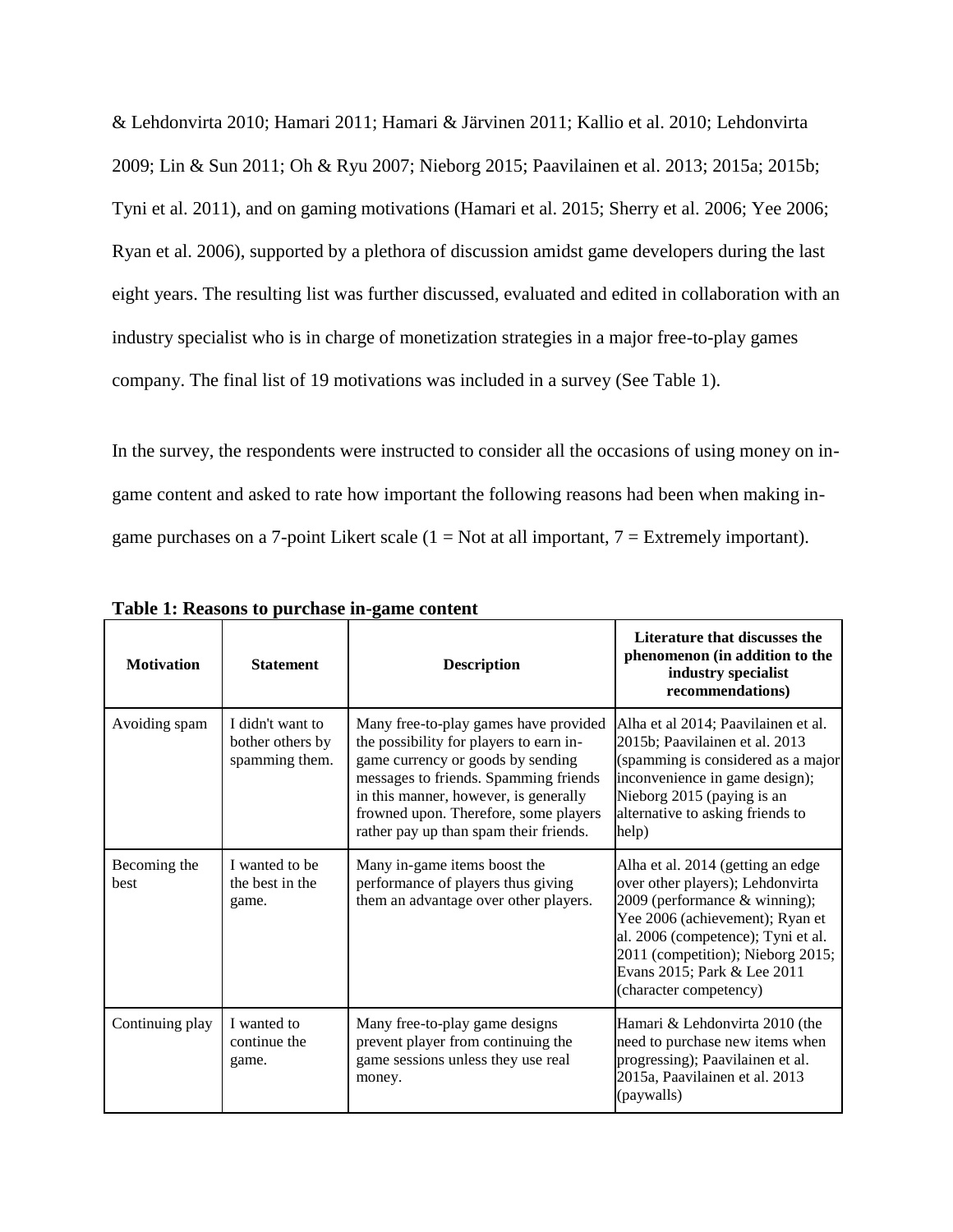| Giving gifts               | I wanted to give<br>gifts to others.                                              | Free-to-play games sell gifts that can be<br>given to other players.                                                                                                                                                                                                                                                                                   | Lehdonvirta 2009; Hamari &<br>Järvinen 2011; Paavilainen et al.<br>2016                                                                                           |
|----------------------------|-----------------------------------------------------------------------------------|--------------------------------------------------------------------------------------------------------------------------------------------------------------------------------------------------------------------------------------------------------------------------------------------------------------------------------------------------------|-------------------------------------------------------------------------------------------------------------------------------------------------------------------|
| Investing in a<br>hobby    | I wanted to<br>invest in my<br>gaming hobby.                                      | The gaming activity can be considered<br>as a hobby similar to any other free-<br>time activity. Players may be motivated<br>to invest financially to their hobby in<br>addition to investing time.                                                                                                                                                    | Alha et al. 2014 (free-to-play<br>games can be compared to other<br>hobbies that cost money)                                                                      |
| Indulging the<br>children  | I wanted to make<br>my kids happy.                                                | Games are played with young children,<br>or given to older children to be played,<br>both in order to entertain them and to<br>buy free time for the parents. To<br>support those goals, parents may<br>sometimes need to make purchases. The<br>children have their own motivations for<br>gaining the content, but the parents<br>control the money. | Kallio et al. 2010                                                                                                                                                |
| Personalization            | I wanted to<br>personalize my<br>characters, the<br>things I build etc.           | One prominent value proposition of a<br>lot of in-game content is that it affords<br>players to differentiate themselves from<br>other players by personalizing their<br>avatar or other belonging in-game.                                                                                                                                            | Lehdonvirta 2009 (customizability;<br>provenance); Tyni et al. 2011<br>(customization)                                                                            |
| Playing with<br>friends    | I wanted to play<br>with my friends.                                              | Some free-to-play games require<br>players to use real money in order to<br>add more friends in-game, or employ<br>highly desired features that must be<br>purchased if one wants to play with<br>their friends.                                                                                                                                       | Hamari & Järvinen 2011; Yee 2006<br>(sociality); Ryan et al. 2006<br>(relatedness)                                                                                |
| Protecting<br>achievements | I wanted to<br>protect stuff I<br>had already<br>earned in the<br>game.           | Item/achievement degradation is a<br>prominent game design pattern in free-<br>to-play games where players' earned<br>achievement or items may degrade or<br>be threatened if they are not protected.                                                                                                                                                  | Hamari & Lehdonvirta 2010;<br>Hamari 2011; Hamari & Järvinen<br>2011                                                                                              |
| Reaching<br>completion     | I wanted to<br>complete a<br>level/building<br>etc.                               | Completing different tasks and levels<br>etc. in a game can be too difficult or<br>time consuming. Therefore, some<br>players might be willing to pay for<br>skipping parts of the game.                                                                                                                                                               | Hamari 2011; Hamari & Järvinen<br>2011; Ryan et al. 2006<br>(competence); Yee 2006<br>(achievement); Tyni et al. 2011<br>(energy refills and task<br>completions) |
| Reasonable<br>pricing      | The free-to-play<br>game was<br>reasonably<br>priced.                             | Simply, players may be enticed to<br>purchase in-game content if they<br>perceive the deals to be cheap.                                                                                                                                                                                                                                               | Hamari & Järvinen 2011; Park &<br>Lee 2011 (monetary value)                                                                                                       |
| Avoiding<br>repetition     | I didn't want to<br>spend time<br>repeating same<br>tasks over and<br>over again. | Many games have been criticized for<br>repetitive content. Since designing<br>repetitive content is less costly and<br>requires less innovation it is commonly<br>used. "Grinding" repetitive content can,                                                                                                                                             | Hamari & Lehdonvirta 2010<br>(intentional inconvenient design);<br>Evans 2015; Paavilainen et al.<br>2015b                                                        |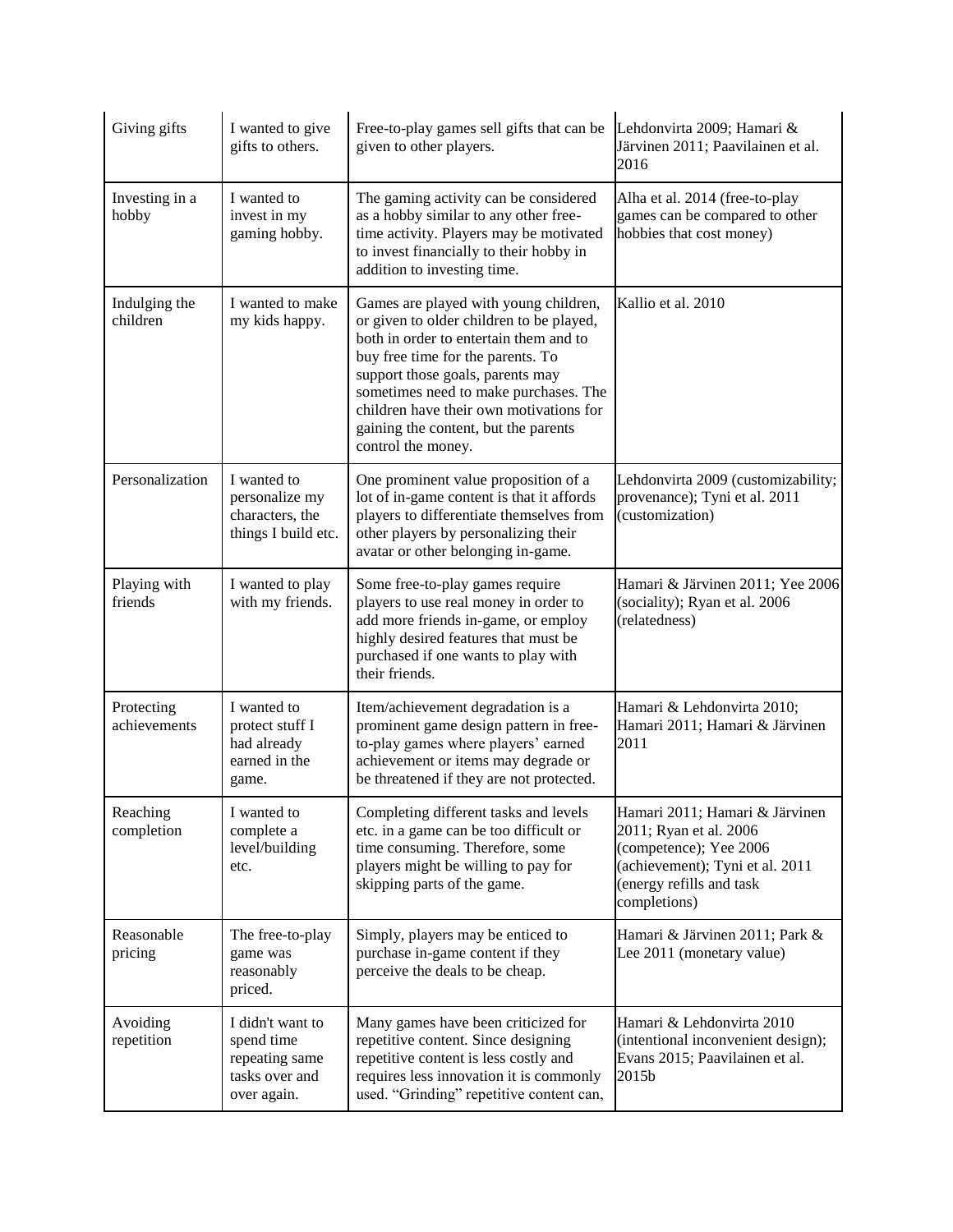|                                     |                                                                                        | however, be boring for the players, and<br>therefore, players may be enticed to use<br>real money in order to take a shortcut.                                                                                                                                                                                                                         |                                                                                                                                                                                                       |
|-------------------------------------|----------------------------------------------------------------------------------------|--------------------------------------------------------------------------------------------------------------------------------------------------------------------------------------------------------------------------------------------------------------------------------------------------------------------------------------------------------|-------------------------------------------------------------------------------------------------------------------------------------------------------------------------------------------------------|
| Showing off<br>achievements         | I wanted to show<br>off my<br>achievements in<br>the game.                             | Players unlock, earn and win many<br>notable signifiers of achievement in<br>games (such as trophies, badges and<br>other virtual goods). However, being                                                                                                                                                                                               | Lehdonvirta 2009 (provenance);<br>Sherry et al. 2006; Tyni et al. 2011;<br>Park & Lee 2011 (visual authority)                                                                                         |
| Showing off to<br>friends           | I wanted to show<br>off to my friends.                                                 | able to display all this gaming capital<br>has been also harnessed as a revenue<br>source. Social representativeness and<br>showing off have been observed to be a<br>major reason for in-game content<br>purchases.                                                                                                                                   |                                                                                                                                                                                                       |
| Participating in<br>a special event | I wanted to<br>participate in<br>special events.                                       | Game companies attempt to come up<br>with novel events and content in the<br>game to keep it fresh. This has also<br>been one way for game companies to<br>introduce new purchasable content.<br>Moreover, special events are often<br>perceived as unique one-off events,<br>which may induce perceived rarity and,<br>therefore, fear of missing out | Hamari & Lehdonvirta 2010;<br>Lehdonvirta 2009; Tyni et al. 2011                                                                                                                                      |
| Special offer                       | I wanted to buy<br>special offers<br>that give me<br>more value.                       | Simply, players may be enticed to<br>purchase in-game content if they<br>perceive the deals to be cheap. This<br>may especially be the case if there are<br>special offers of limited quantity or for<br>limited amount of time.                                                                                                                       | Hamari & Järvinen 2011; Tyni et<br>al. 2011; Evans 2015                                                                                                                                               |
| Speeding timers                     | I wanted to speed<br>up timers.                                                        | Many games set artificial timers as to<br>how long it takes to, for example, build<br>a building into the player's village.<br>Many players wish to make this process<br>quicker.                                                                                                                                                                      | Hamari & Lehdonvirta 2010<br>(intentional inconvenient design);<br>Lehdonvirta 2009 (speeding<br>gameplay); Tyni et al. 2011<br>(energy refills and task<br>completions); Nieborg 2015; Evans<br>2015 |
| Supporting a<br>good game           | I wanted to<br>support a free-to-<br>play game that is<br>good.                        | Players might be enticed to spend<br>money on in-game content to support<br>the company running the game and thus<br>ensuring the game's continuance                                                                                                                                                                                                   | Alha et al. 2014                                                                                                                                                                                      |
| Unlocking<br>content                | I wanted to open<br>new playable<br>content (e.g.<br>levels,<br>characters,<br>cards). | One major form of in-game content is<br>simply more content to play such as<br>maps and levels.                                                                                                                                                                                                                                                        | Hamari & Lehdonvirta 2010;<br>Nieborg 2015; Evans 2015                                                                                                                                                |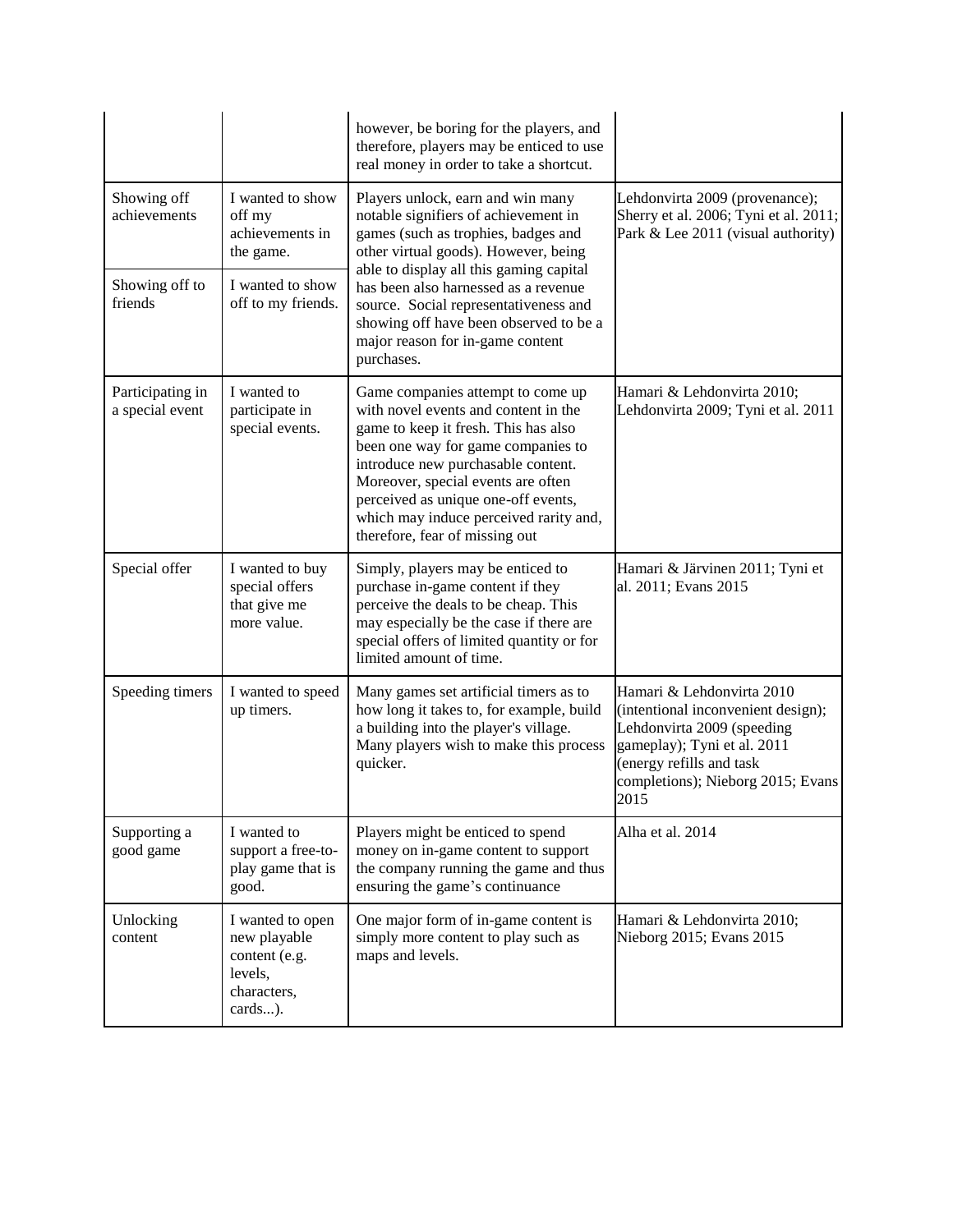#### **3. Data**

The data was gathered by an online survey through websites and social media pages of three major Finnish games-related magazines. The link to the survey was posted on the websites and in some cases also on the Facebook pages of the magazines. In all cases, the link was accompanied by a short introduction and invitation to participate in the study. The survey was active for 17 days. All the respondents who entered their contact information at the end of the survey were entered in a prize raffle of three video games and eight movie tickets. During the timeframe of the survey, 1159 responses were collected.

From the collected sample of 1159, 70 cases reported not to have played free-to-play games, and were therefore removed. For the remaining responses, analyses were conducted for detecting outliers. For the purposes of this study, only the respondents that had bought in-game content were retained in the final data set as only they were able to respondent to the respective questions concerning purchase reasons. This resulted in a sample of 519 respondents.

Table 2 outlines the demographic details of the respondents. The gender distribution of the data is unequal with male respondents representing over 91% of the sample. Regarding age, most respondents, specifically 94.8%, are under 40 years of age. Of the under 40-year-olds, the 20 to 29-year-olds are most heavily represented. The gender and age division most likely reflect the readership of the channels for recruiting the respondents, the Finnish gaming magazines. The respondents report to be mostly students. The highest completed level of education reveals that most respondents report to have either a secondary level or a higher education. Moreover, given the high percentage of students in the sample, the heavy representation of respondents reporting their yearly household income to be below 19 999  $\epsilon$  is reasonable.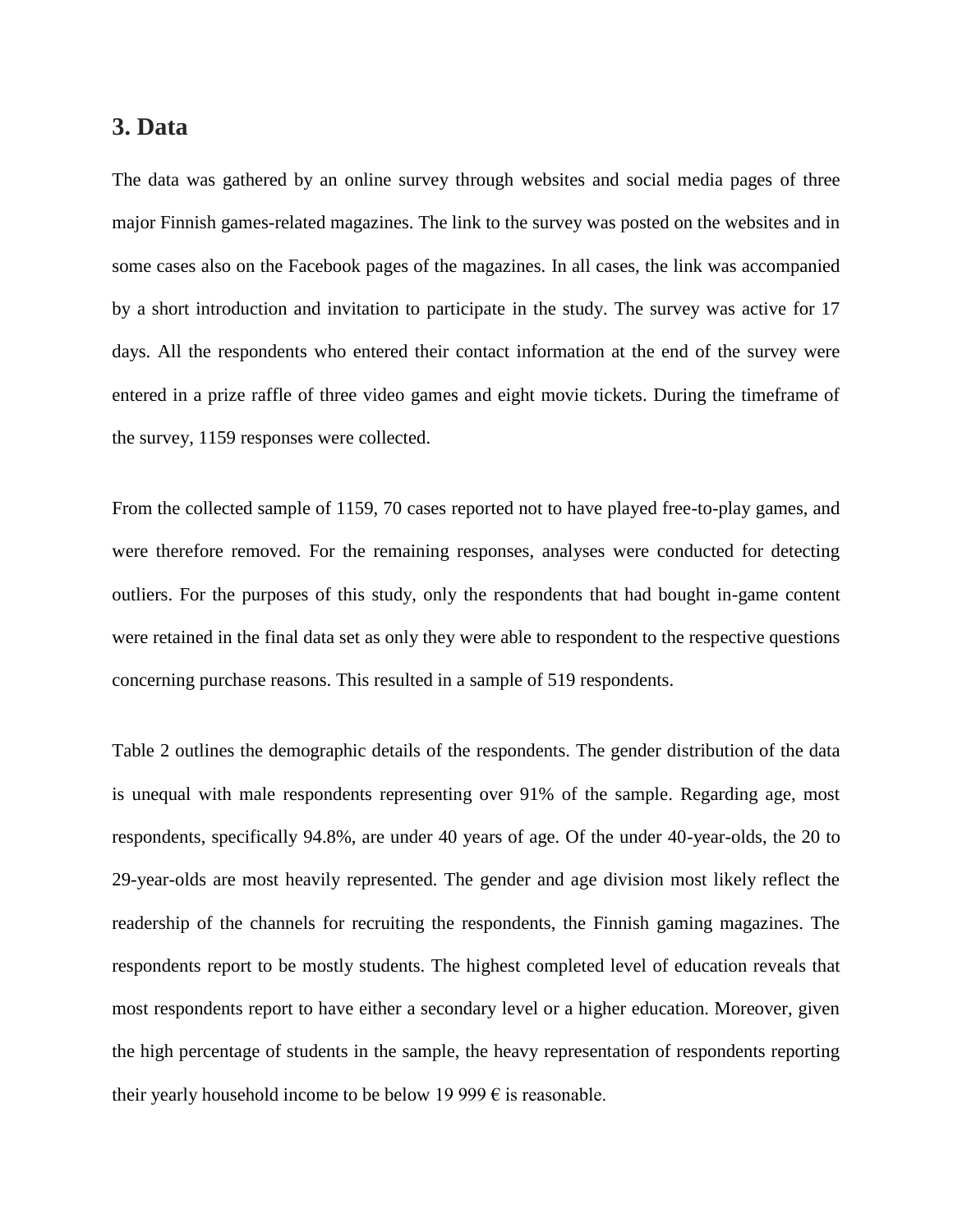| <b>Gender</b>        | ${\bf N}$      | $\frac{0}{0}$ | <b>Education</b>            | ${\bf N}$      | $\frac{0}{0}$ |
|----------------------|----------------|---------------|-----------------------------|----------------|---------------|
| Female               | 41             | 7.9           | No education                | $6\,$          | 1.2           |
| Male                 | 475            | 91.5          | <b>Basic</b> education      | 102            | 19.7          |
| Other                | 3              | 0.6           | Secondary level education   | 274            | 52.8          |
|                      |                |               | Higher education            | 137            | 26.4          |
| Age                  |                |               |                             |                |               |
| $-19$                | 120            | 23.1          | Household income $\epsilon$ |                |               |
| 20-29                | 244            | 47.0          | $-19999$                    | 217            | 41.8          |
| 30-39                | 128            | 24.7          | 20 000-39 999               | 114            | 22.0          |
| 40-49                | 27             | 5.2           | 40 000-59 999               | 84             | 16.2          |
|                      |                |               | 60 000-79 999               | 62             | 11.9          |
| <b>Employment</b>    |                |               | 80 000-99 999               | 20             | 3.9           |
| Full time employment | 149            | 28.7          | 100 000-119 999             | 15             | 2.9           |
| Part time employment | 14             | 2.7           | 120 000-139 999             | $\overline{3}$ | 0.6           |
| Student              | 232            | 44.7          | 140 000-                    | $\overline{4}$ | 0.8           |
| Unemployed           | 97             | 18.7          |                             |                |               |
| Retired              | $\overline{4}$ | 0.8           |                             |                |               |
| Other                | 23             | 4.4           |                             |                |               |

**Table 2: Demographic information of respondents, including gender, age, employment, education, and income.**

# **3.1. Descriptive statistics**

A descriptive analysis (Table 3) of the purchase motivations reveal that *unlocking content* (M = 4.963) was reported as the most important reason on average, followed by *supporting a good game* (M = 4.765), *reasonable pricing* (M = 4.127), *special offers* (M = 3.809), and *investing in a hobby* (M = 3.441). These top motivations seem to correspond mostly to economical extraneous reasons for purchasing in-game content rather than to specific situations in the game, and therefore, possibly these reasons can apply to more players than more specific reasons and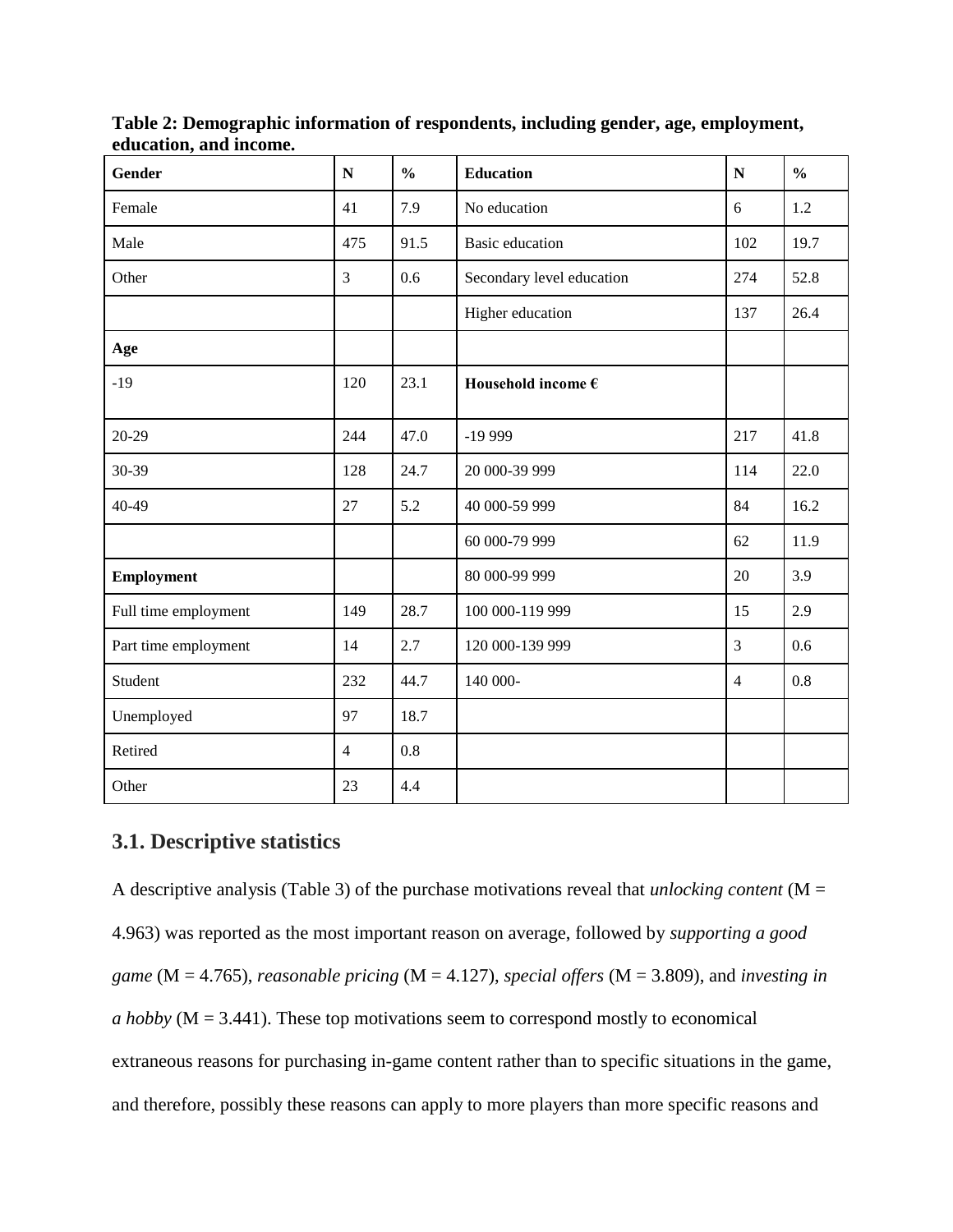thus show higher overall means. Moreover, *unlocking content* does not refer to any type of content and could apply to a variety of in-game content and also therefore exhibit an elevated mean. From the more specific in-game related reasons to purchase we can see higher variability in means that, however, all fall below the mean of the scale (4): *personalization* (M = 3.672), *speeding timers* (M = 3.206), *continuing play* (M = 3.019), *avoiding repetition* (M = 2.715), *playing with friends* (M = 2.671), *reaching completion* (M = 2.414), *giving gifts* (M = 2.387), *avoiding spam* (M = 2.329), *participating in a special event* (M = 2.229), *becoming the best* (M = 2.208), *protecting achievements* (M = 1.861), *showing off achievements* (M = 1.855), *showing off to friends* ( $M = 1.584$ ) and *indulging the children* ( $M = 1.297$ ).

|                 | Showing off<br>off to<br>friends | <b>Showing</b><br>achievem Giving<br>ents              | gifts                               | Personali Becomin with<br>zation      | g the best friends | <b>Playing</b> | <b>Avoiding Unlockin Speeding repetitio</b><br>spam | g content timers      |                                    | Avoiding<br>n |
|-----------------|----------------------------------|--------------------------------------------------------|-------------------------------------|---------------------------------------|--------------------|----------------|-----------------------------------------------------|-----------------------|------------------------------------|---------------|
| Mean            | 1.584                            | 1.855                                                  | 2.387                               | 3.672                                 | 2.208              | 2.671          | 2.329                                               | 4.963                 | 3.206                              | 2.715         |
| Std. Dev.       | 1.205                            | 1.460                                                  | 1.924                               | 2.282                                 | 1.672              | 2.085          | 2.026                                               | 2.070                 | 2.259                              | 2.087         |
|                 | ng play                          | Reaching ting in a<br>Continui completi special<br>lon | <b>Participa Protectin</b><br>event | g<br>achievem ReasonabSpecial<br>ents | le pricing offers  |                | Indulgin<br>g the<br>children                       | ng a goodin a<br>game | <b>Supporti Investing</b><br>hobby |               |
| Mean            | 3.019                            | 2.414                                                  | 2.229                               | 1.861                                 | 4.127              | 3.809          | 1.297                                               | 4.763                 | 3.441                              |               |
| Std. Dev. 2.242 |                                  | 2.056                                                  | 1.835                               | 1.606                                 | 2.041              | 2.285          | 1.012                                               | 2.172                 | 2.133                              |               |

**Table 3: Descriptive statistics**

# **4. Factor analyses**

#### **4.1. Exploratory factor analysis**

We conducted an exploratory factor analysis using the PCA extraction method and the Varimax

rotation. The factorial structure converged in 11 iterations. The resulting factorial structure

explained 57.3% of the variance and all of the factors exceeded Eigenvalue of 1.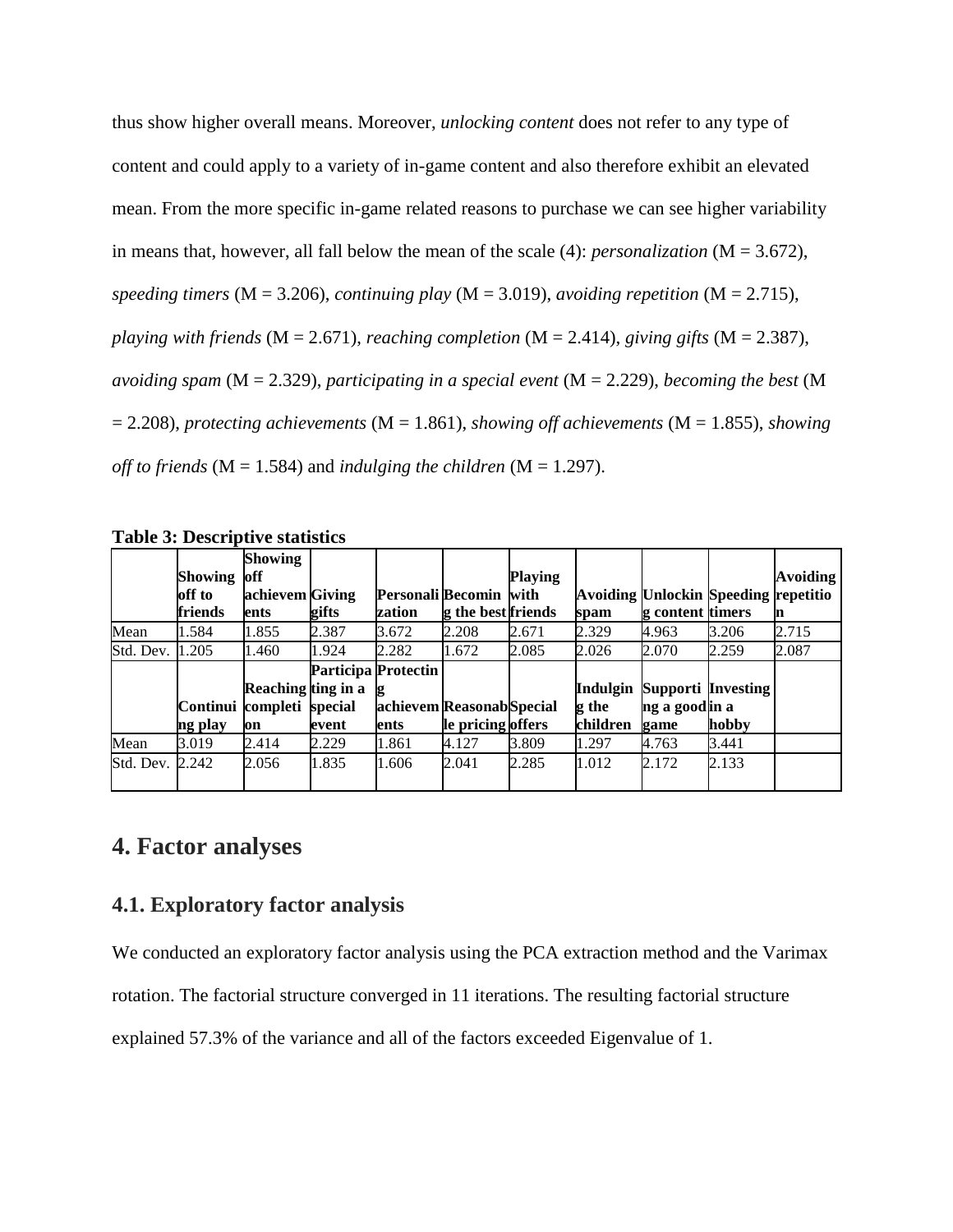The first factor (named *unobstructed play)* includes purchase motivation related to being able to smoothly continue playing without obstructions or distractions: *speeding times, avoiding repetition, reaching completion, continuing play,* and *protecting achievements*. The second factor (named *social interaction*) includes purchase motivations related to social (self-)presentation and interaction: *playing with friends, personalization, giving gifts, avoiding spam,* and *participating in a special event*. The third factor (named *competition)* includes purchase motivation related to competition, becoming the best player and showing it to others: *becoming the best, showing off achievements,* and *showing off to friends*. The fourth factor (name *economical rationale)*  includes purchase motivations related to economical rationale for purchases: *reasonable pricing, special offers, supporting a good game* and *investing in a hobby* (See Table 4).

As exceptions to factors formed from several items, the *unlocking content* and *indulging the children* motivations do not clearly load onto any of the factors. It is notable that *unlocking content* has much higher mean rating than others (only *supporting a good game* reaching close), suggesting that it is an important motivation in itself – relevant to any people who like the game and want more of it, regardless of why they like it. Perhaps, combined with the fact that the item loaded equally on factors 1 and 2, the fact that the item is more vague on what the unlocked content could be (giving only a couple of examples of content types), therefore not discriminating between possible subcomponents, prevented it from forming a factor of its own. Moreover, *indulging the children* loads onto a factor of its own. This similarly suggests that there are no clearly identifiable type of in-game content that would be purchased for children, while at the same time purchasing content for children is distinguished as its own identifiable separate motivation. It is, however, connected to *protecting achievements* (.451) and *special event*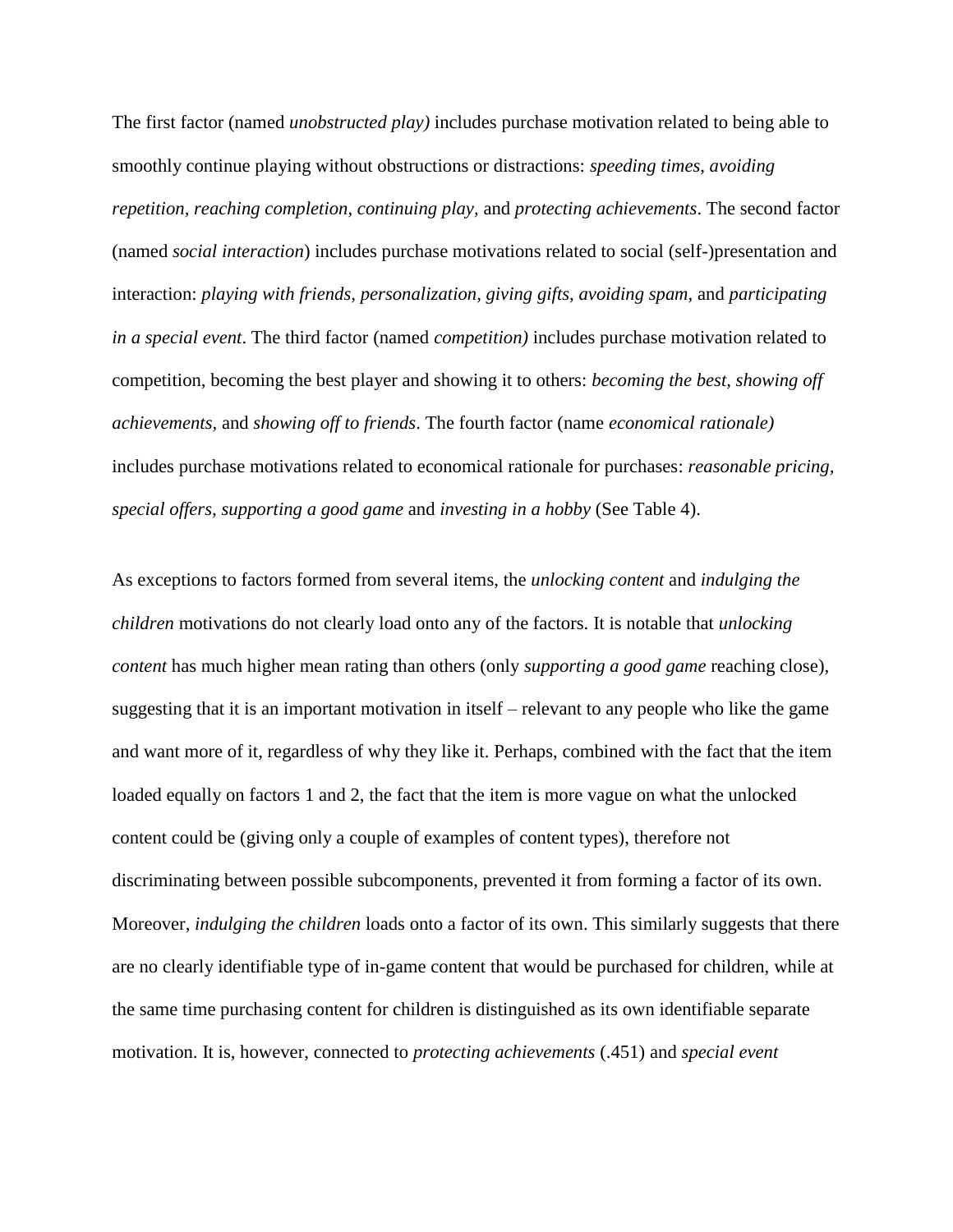*participation* (.425) which are almost as highly loaded onto the factor of "*indulging the children*" as they are on their primary factors.

|                                     | 1 Unobstructed<br>play | 2 Social<br>interaction | 3<br>Competition | <b>4 Economical</b><br>rationale | 5 Indulging the<br>children |
|-------------------------------------|------------------------|-------------------------|------------------|----------------------------------|-----------------------------|
| Speeding timers                     | .763                   | $-.182$                 | .133             | .141                             | $-.045$                     |
| Avoiding repetition                 | .716                   | $-.002$                 | .202             | .159                             | $-.045$                     |
| Reaching completion                 | .684                   | .136                    | .093             | $-.058$                          | .345                        |
| Continuing play                     | .679                   | .265                    | $-.003$          | $-.021$                          | .186                        |
| Protecting<br>achievements          | .474                   | .347                    | .245             | $-.009$                          | .451                        |
| Playing with friends                | .181                   | .668                    | .249             | .108                             | $-.101$                     |
| Personalization                     | $-.129$                | .635                    | .218             | .235                             | .127                        |
| Giving gifts                        | $-.172$                | .595                    | .194             | .189                             | .136                        |
| Avoiding spam                       | .360                   | .567                    | $-.045$          | $-.008$                          | $-.009$                     |
| Participating in a<br>special event | .184                   | .496                    | .148             | .186                             | .422                        |
| Showing off<br>achievements         | .048                   | .244                    | .818             | .121                             | .134                        |
| Showing off to<br>friends           | .071                   | .202                    | .797             | .014                             | .117                        |
| Becoming the best                   | .425                   | .002                    | .637             | .082                             | $-.158$                     |
| Reasonable pricing                  | .132                   | $-.037$                 | $-.018$          | .745                             | $-.157$                     |
| Supporting a good<br>game           | $-.136$                | .111                    | .065             | .728                             | .208                        |
| Special offers                      | .187                   | .295                    | .000             | .640                             | .063                        |
| Investing in a hobby                | .106                   | .264                    | .216             | .575                             | .104                        |
| Indulging the<br>children           | .062                   | $-.022$                 | .021             | .088                             | .796                        |
| Unlocking content                   | .395                   | .368                    | $-.177$          | .177                             | $-.151$                     |
| % of variance                       | 15.4%                  | 12.7%                   | 11.0%            | 10.9%                            | 7.3%                        |

**Table 4. The purchase motivations EFA**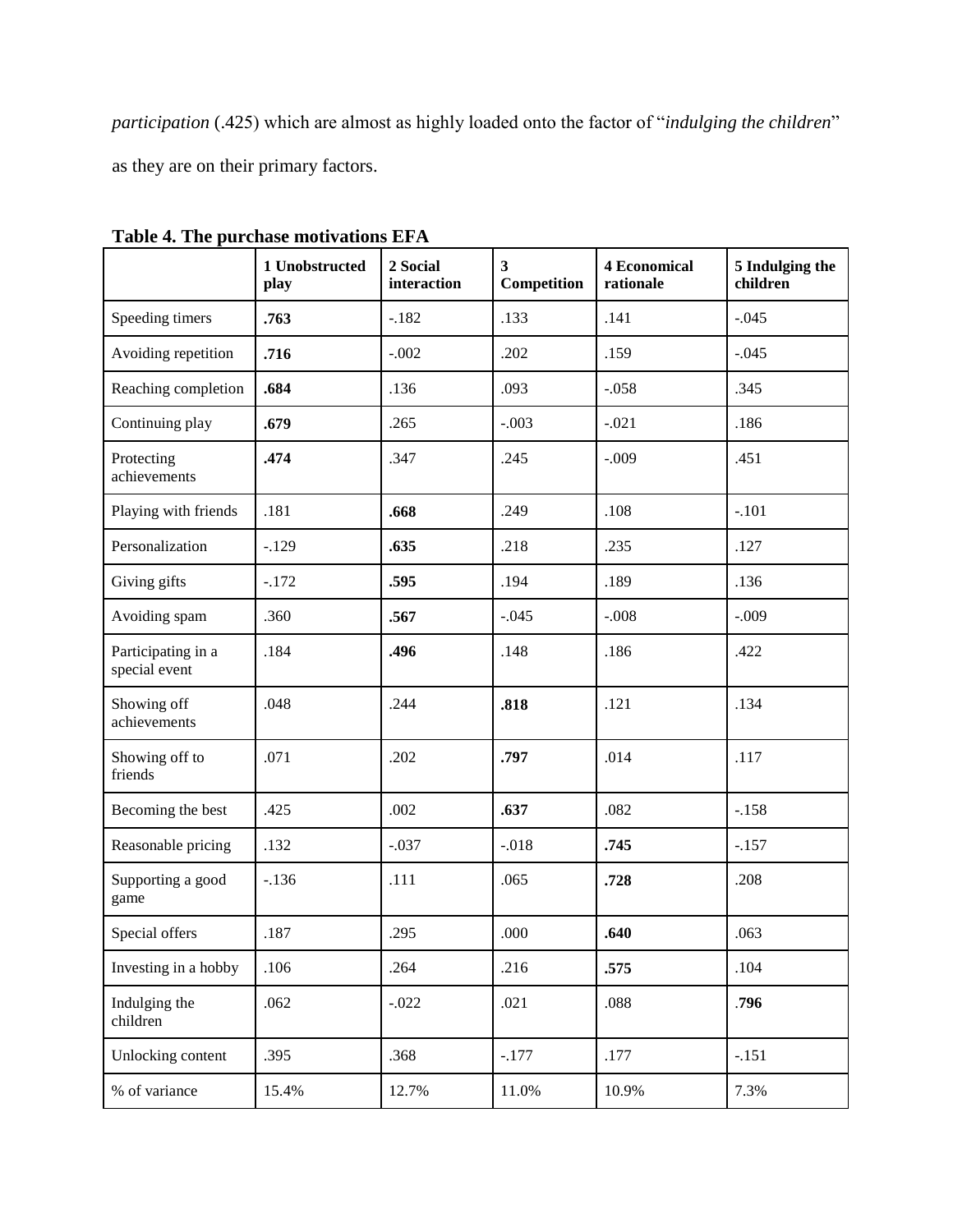| $\blacksquare$<br>Eigenvalue<br>.<br>and the state of the state of | 770<br>. .<br>т. 1 | $\sim$<br>.<br>.<br>the contract of the contract of the | $-$<br>70<br>. . <u>.</u><br>. | 308<br>- - - - - | 1.056 |
|--------------------------------------------------------------------|--------------------|---------------------------------------------------------|--------------------------------|------------------|-------|
|--------------------------------------------------------------------|--------------------|---------------------------------------------------------|--------------------------------|------------------|-------|

#### **4.2. Confirmatory factor analysis**

Based on the results of the exploratory factor analyses, we conducted confirmatory factor analyses in order to investigate the convergent and discriminant validity of the factors. Moreover, we calculated the means and standard deviations per factor (Table 5). As *indulging the children* and *unlocking content* loaded onto their own factors, they were modelled as a singleitem constructs in CFA for comparison purposes.

As per convergent reliability, all composite reliability values exceed the recommended .7 (Fornell & Larcker 1981). As per convergent validity, social (AVE 0.442) and economical (0.492) constructs do not exceed the recommended AVE value of .5. When investigating the item loadings closer in the CFA solution, we can notice that in the social construct all loadings fall between .666-.732, except for the *avoiding spam* item, which has a loading of only .504. Similarly, for the *economic rationale* construct, *reasonable pricing* deviates the most from other items by having a loading of .581, whereas other items fall between .681-.797. It should be noted that the SEM factor analysis algorithm slightly differs from the one used in SPSS. Therefore, the loadings of different items can differ between the present analysis and the EFA in Step 2.3. However, for confirmatory analysis, the SEM analysis can be regarded as the more standard approach. By removing these two items from the model, AVEs of both constructs exceed the .5 threshold as well as the .7 threshold for the square root of the AVE. Otherwise CFA shows similar figures across the board.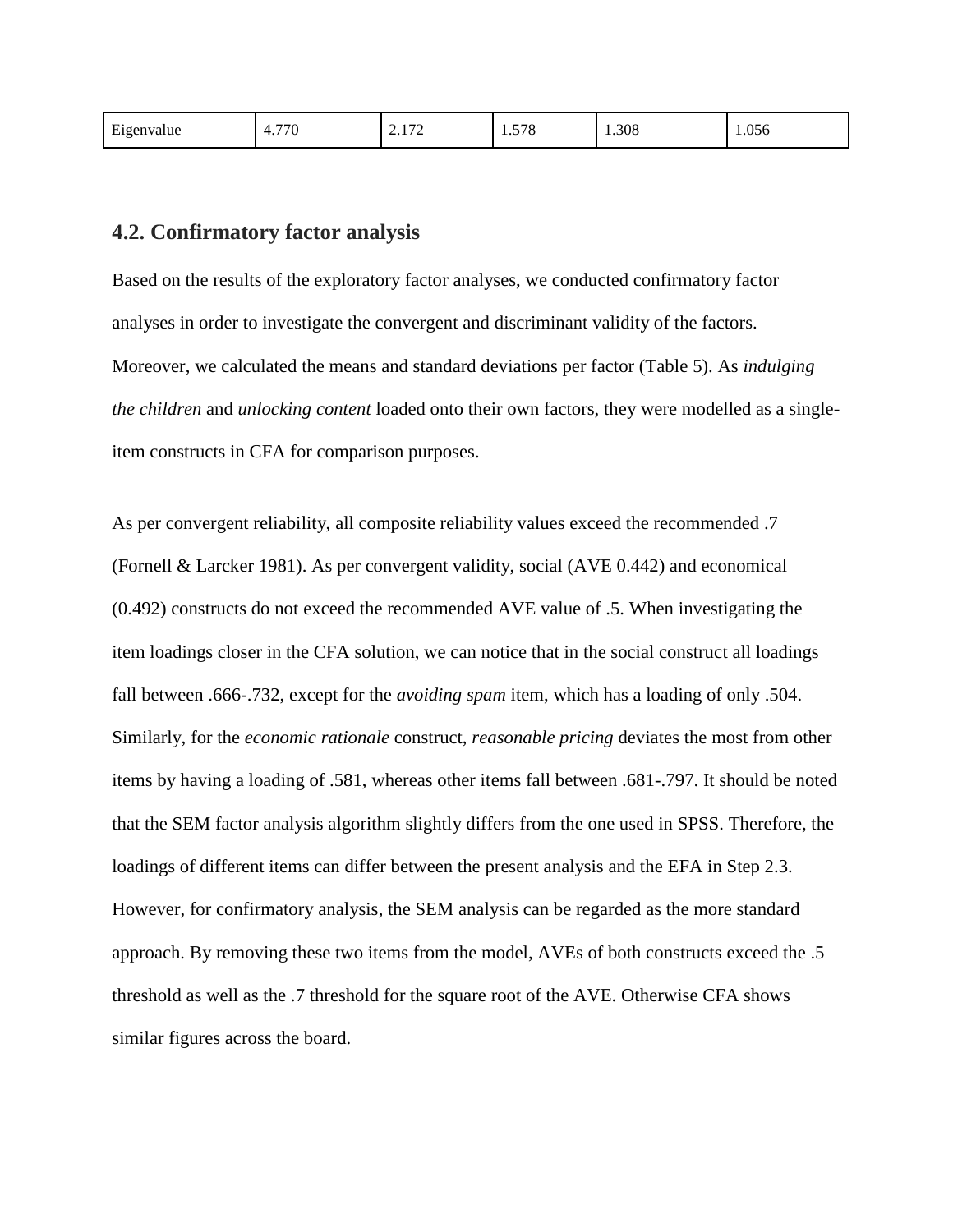As per discriminant validity, no inter-correlation of constructs exceeds the square root of the AVE of either of those compared constructs (bolded figures on the diagonal are larger than any figure in the correlation matrix on the same row or column). Moreover, all items loaded most highly with the construct to which they were assigned. Therefore, we can conclude that discriminant validity is met (see e.g. Fornell & Larcker 1981).

| Table of Convergent vanuity and uperminant vanuity |       |           |            |           |       |              |                 |                         |       |       |
|----------------------------------------------------|-------|-----------|------------|-----------|-------|--------------|-----------------|-------------------------|-------|-------|
| <b>Construct</b>                                   | Mean  | <b>SD</b> | <b>AVE</b> | <b>CR</b> | 1     | $\mathbf{2}$ | 3               | $\overline{\mathbf{4}}$ | 5     | 6     |
| 1 Unobstructed play                                | 2.643 | 1.502     | 0.521      | 0.844     | 0.722 |              |                 |                         |       |       |
| 2 Social interaction                               | 2.658 | 1.351     | 0.442      | 0.796     | 0.372 | 0.665        |                 |                         |       |       |
| 3 Competition                                      | 1.883 | 1.167     | 0.655      | 0.848     | 0.371 | 0.441        | 0.809           |                         |       |       |
| <b>4 Economical reasoning</b>                      | 4.035 | 1.531     | 0.492      | 0.793     | 0.252 | 0.480        | $0.272$   0.701 |                         |       |       |
| 5 Indulging the children                           | 1.297 | 1.012     | 1.000      | 1.000     | 0.193 | 0.152        | 0.134           | 0.134                   | 1.000 |       |
| <b>6 Unlocking content</b>                         | 4.963 | 2.07      | 1.000      | 1.000     | 0.229 | 0.229        | 0.092           | 0.223                   | 0.074 | 1.000 |

**Table 5: Convergent validity and discriminant validity**

# **5. The relationship between reasons to purchase and the amount of money spent on in-game content**

While the motivations to use money describe which reasons have been important to respondents when they have purchased in-game content, the means do not inform us about the relationship between the motivations and how much the players are spending money on in-game content. Therefore, we conducted a multiple regression analysis on how the purchase motivation constructs were associated with a latent variable on how much money players use via four items: 1) total money used on free-to-play games, 2) money spent on average per week on free-to-play games, 3) money used on the free-to-play game the respondent has played the most based on their self-reporting, and 4) money spent on average per week on the most played free-to-play.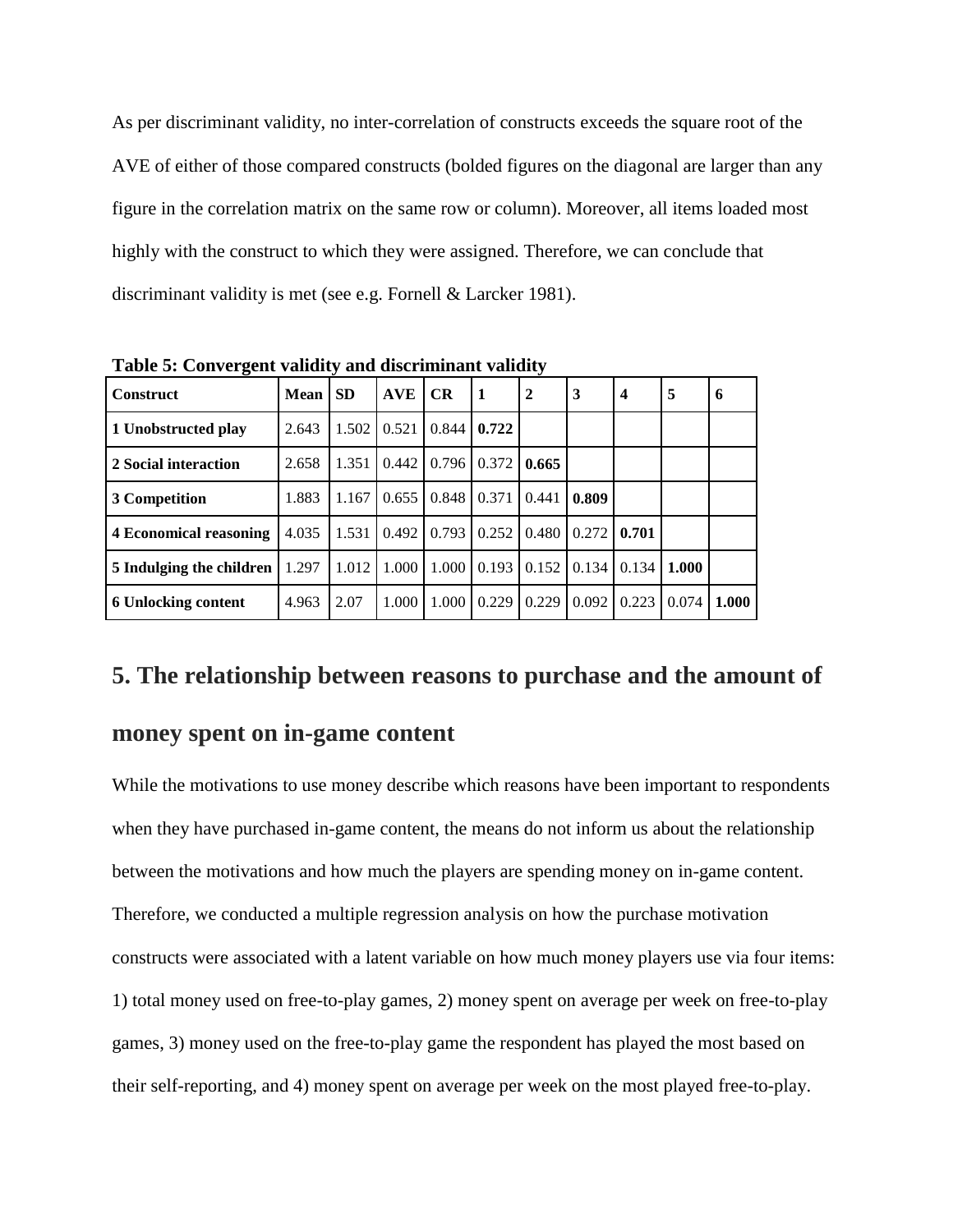Respondents reported an integer to these questions on the survey. The validity and reliability of this latent variable were acceptable (AVE 0.635, CR 0.874). The two items that were deemed borderline acceptable in the last step (2.5.) were retained in the model. When conducting the following analysis without them, the results did not differ in any remarkable manner, and therefore, to ensure consistency with future studies that may employ this survey instrument, the entire instrument was used here.

The results (Table 6) reveal that purchase motivations of unobstructed play (0.121\*\*), social interaction (0.100\*), and economical rationale (0.268\*\*\*) were positively associated with how much the players spend money in free-to-play games.

| IV: In-game purchase activity $(R2=0.157)$  | <b>Beta</b> | CI95 low | $CI95$ high | p     |
|---------------------------------------------|-------------|----------|-------------|-------|
| Unobstructed play                           | $0.121**$   | 0.018    | 0.234       | 0.029 |
| Social interaction                          | $0.100*$    | $-0.000$ | 0.200       | 0.053 |
| Competition                                 | 0.032       | $-0.070$ | 0.156       | 0.580 |
| Economical rationale                        | $0.268***$  | 0.191    | 0.353       | 0.000 |
| Indulging the children                      | $-0.047$    | $-0.132$ | 0.043       | 0.300 |
| Unlocking content                           | 0.014       | $-0.052$ | 0.075       | 0.671 |
| $* = p < 0.1, * = p < 0.05, * * = p < 0.01$ |             |          |             |       |

**Table 6: The relationship between purchase motivations and the use of money**

# **6. Discussion**

The results of the present study highlight that in games that employ the business model of selling in-game goods, the demand for those goods is, to a large extent, dictated by how the game is designed and by the rules that govern how the items function in relation to the game's rules.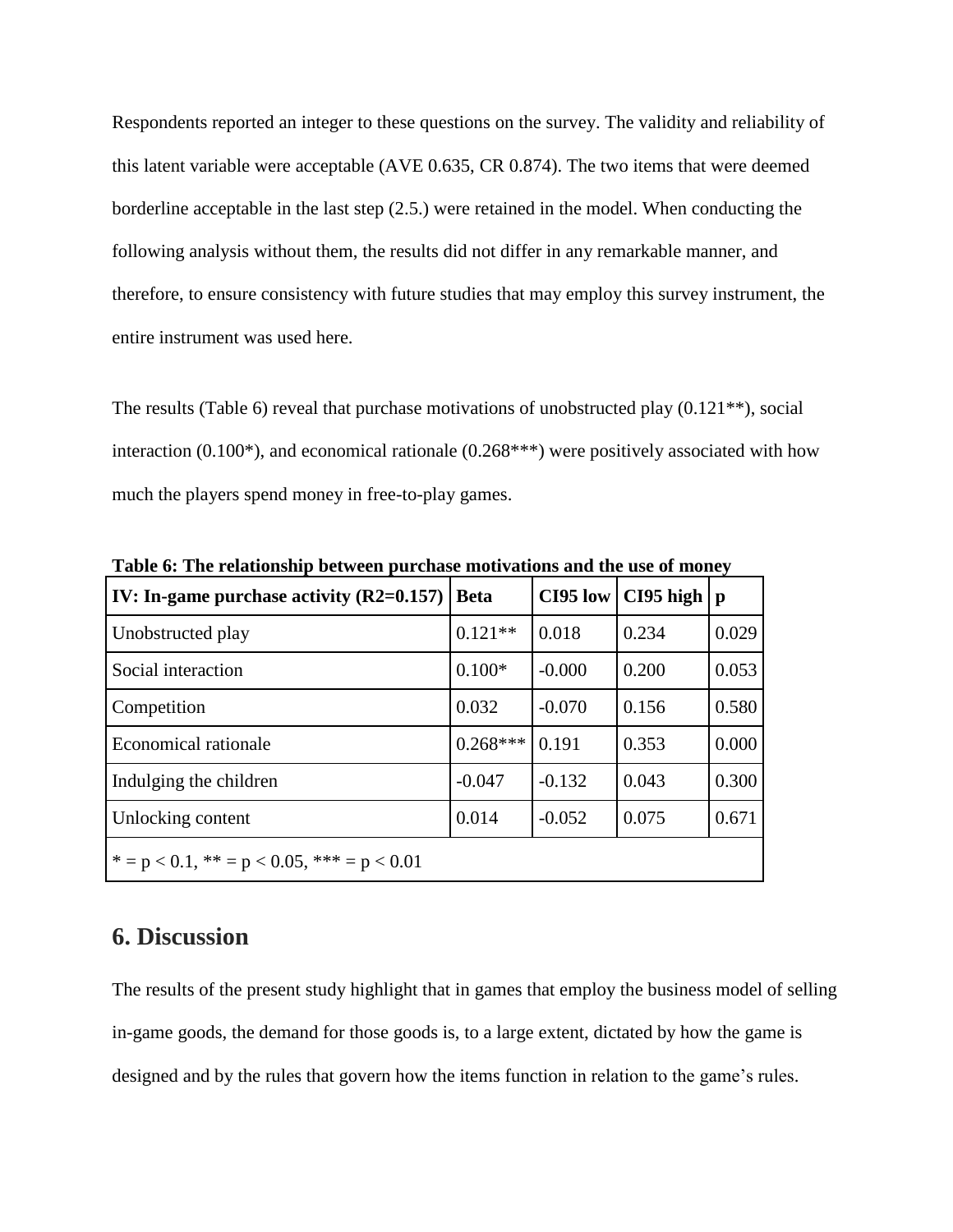Therefore, developers can be seen to create value for the in-game products through a careful configuration of the interplay between the game and the products sold therein (e.g. see Alha et al. 2014; Hamari & Lehdonvirta 2010: Hamari 2011; Hamari 2015; Hamari & Järvinen 2011; Lin & Sun 2011; Nieborg 2015; Prax 2013; Zagal et al. 2013) via various artificial limitations such as the intentional degradation of items, planned obsolescence, or a fear of losing content which has been gathered in the game (Hamari & Lehdonvirta 2010; Hamari 2011). Therefore, it may not be surprising that this commodification of games has faced resistance from users and developers alike (Alha et al. 2014; Hamari 2015; Kimppa et al. 2016; Lin & Sun 2011); both artificial obstacles (Hamari & Lehdonvirta 2010; Hamari 2011; 2011; Lin & Sun 2011) and the use of players as a form of commodity (Hamari & Järvinen 2011; Nieborg 2015) belong to the repertoire of designs that aims at generating more revenue. These practices have raised interesting questions about the ethics of the game business (Alha et al. 2014; Kimppa et al. 2016; Prax 2013). Relatedly, past literature has found that the relationship between game enjoyment and willingness to purchase in-game goods is a complex matter (see e.g. Hamari 2015; Hamari  $\&$ Keronen 2016; Park & Lee 2011), indicating that those players who wish to continue playing the game but find it less enjoyable (possibly because of the aforementioned artificial obstacles) are more willing to purchase in-game items. Therefore, developers are enticed to strike a balance between having a fun enough game to retain players, but inconvenient enough to entice more ingame purchases. In this manner, obstructing the playing process might hinder the experience for the majority while emphasizing gaining revenue from a small minority of high spenders instead of more equal division, which the developers have themselves called for (Alha et al. 2014). Indeed, a recent monetization report from game industry reveals that 48% of revenue is generated by 0,19% of player population in mobile free-to-play games (Swrve 2016),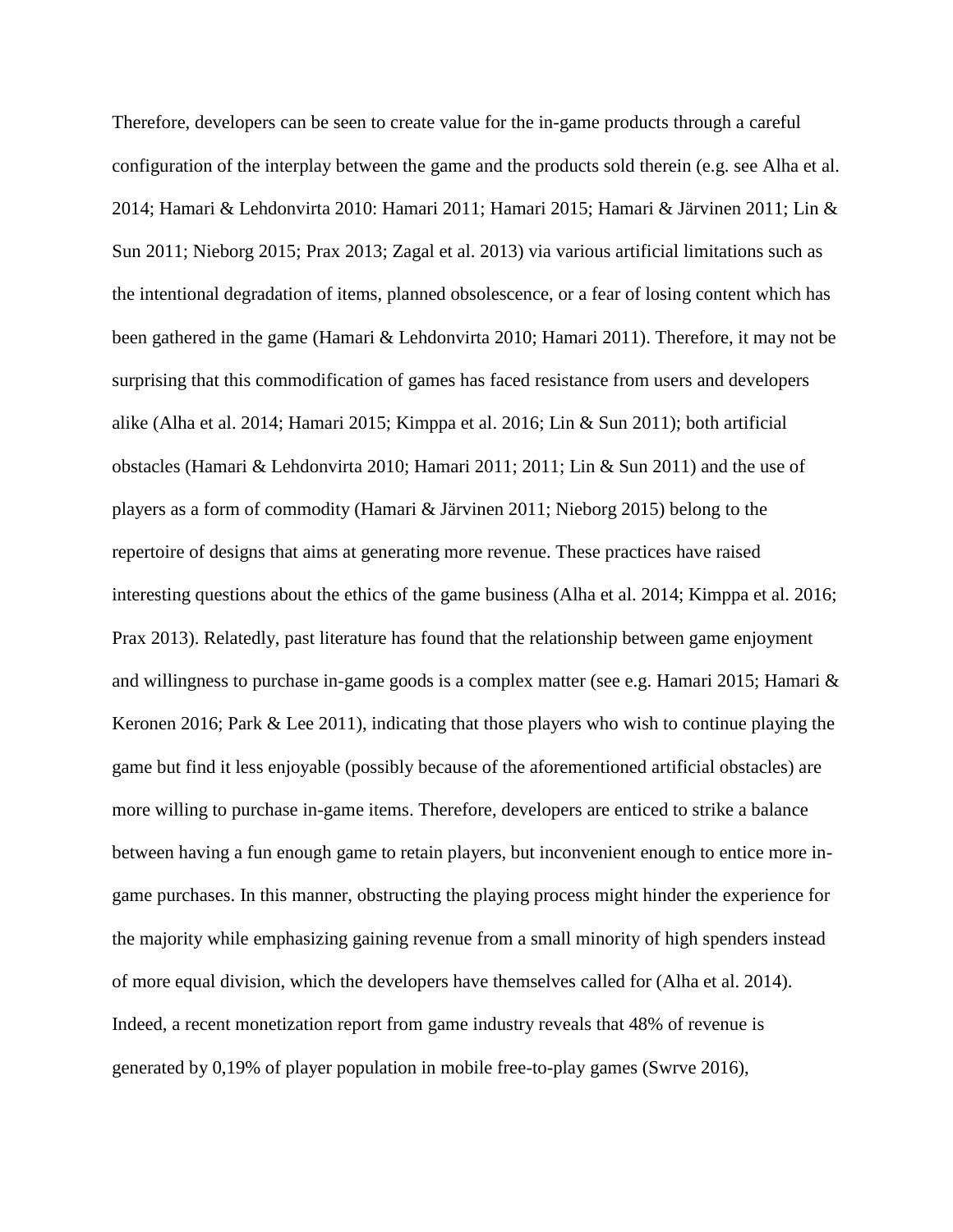highlighting the role of the small paying minority. Findings of the present study corroborate these past observations: people indeed seem to use more money on in-game items in order to *unobstruct play* by, for example, speeding timers or by avoiding the loss of their achievements.

Social motivations have been deemed to be one of the main categories of motivations for purchases of in-game items and other virtual goods in general (Lehdonvirta 2009). Several studies have investigated the relationship between differing social aspects, such as social value (Shang et al. 2012), self-presentation (Kim et al. 2011; Kim et al. 2012), social influence (Guo & Barnes 2011; Hamari 2015) and social presence (Animesh et al. 2011; Mäntymäki & Riemer 2014; Shang 2012), status (Guo & Barnes 2012) and virtual goods purchases. While these studies overall find that many of these latent social motivations have a positive association with purchases of virtual goods, in the present study we examined more concrete forms of social interaction within the game, such as playing with friends, personalizing an avatar and gift giving. Our findings corroborate the findings of prior studies on the social psychological aspects by showing that also the willingness to undertake social interaction was found the be positively associated with how much money the users use on in-game content. Social ties are a strong incentive to pay for in-game features, and this can manifest in various ways, for instance, by buying accelerators or boosters to keep up with friends' pace or to help the social group fare better. Helping others by sending gifts is a common game mechanic in social network games and sometimes such games monetize these reciprocal actions by offering in-app purchases of gifts (Lehdonvirta 2009; Paavilainen et al. 2016; Wohn 2014), strengthening relationships between players (Paavilainen et al. 2013). As customization factored with other social motivations, the visual alteration can be seen important especially for its social dimension, and is, therefore, more important in games where other players can easily see the customized elements.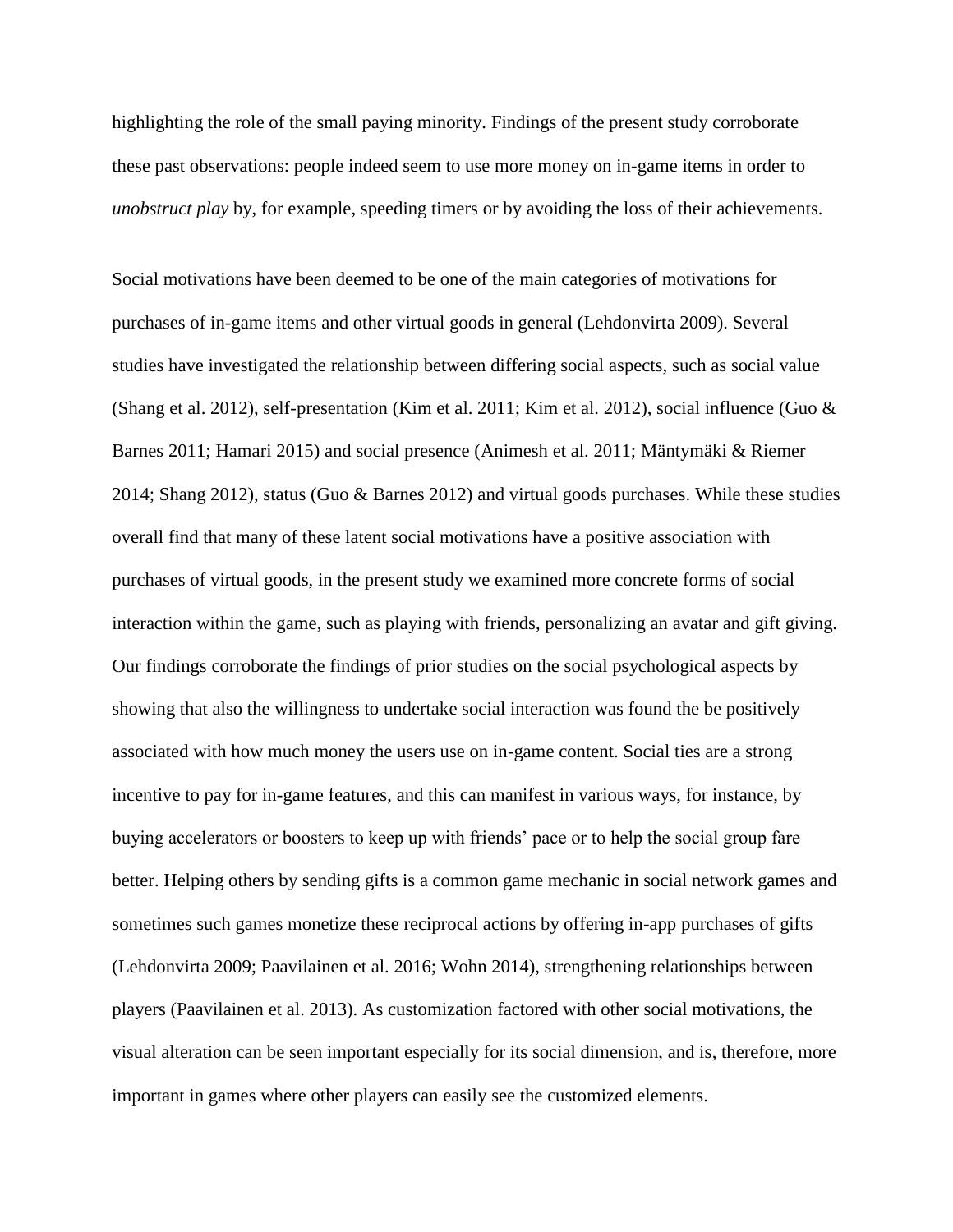The results show that *competition* on average was reported to be rather unimportant as purchase motivation for in-game content. Moreover, it was not significantly associated with how much money players spend on in-game content. Overall, these findings indicate that while competition did emerge as its own category of reasons to purchase in-game goods, it was not significantly associated with increased use of money on in-game goods. As far as we know, competition has not been investigated as a determinant of in-game item purchases in prior quantitative studies. However, competition inherently connects to threads of prevailing discussion around the free-toplay business model (see e.g. Hamari & Lehdonvirta 2010; Lin & Sun 2011; Lehdonvirta 2009). Free-to-play games are often called as "pay-to-win", as in many games it is possible to use money to gain competitive advantage. Being able to spend real money in order to gain competitive advantage in a game has understandably been deemed unfair (See e.g. Alha et al. 2014; Kimppa et al. 2016; Lin & Sun 2011). While the designs of the games may afford gaining competitive advantage, our results from the player perspective do not support the "pay-to-win" hypothesis in the sense that the pertaining motivations do not seem to increase how much players spend money on in-game items in our data set. Relatedly, game design professionals have indicated that pay-to-win monetization is a sign of a poorly implemented free-to-play game business model (Alha et al. 2014; Lin & Sun 2011; Paavilainen et al. 2016).

On average *economical rationale* was rated as the most important reason for in-game purchases overall, and it was most strongly associated with how much players spend on in-game content out of the purchase motivation dimensions established within the present study. Prior literature on virtual good purchases has commonly investigated economic motivations operationalized as monetary value (e.g. Chou & Kimsuwan 2013; Kim 2012; Liue & Shie 2014; Park & Lee 2011), i.e. the respondent's perception whether the in-game items offer value for money. In the present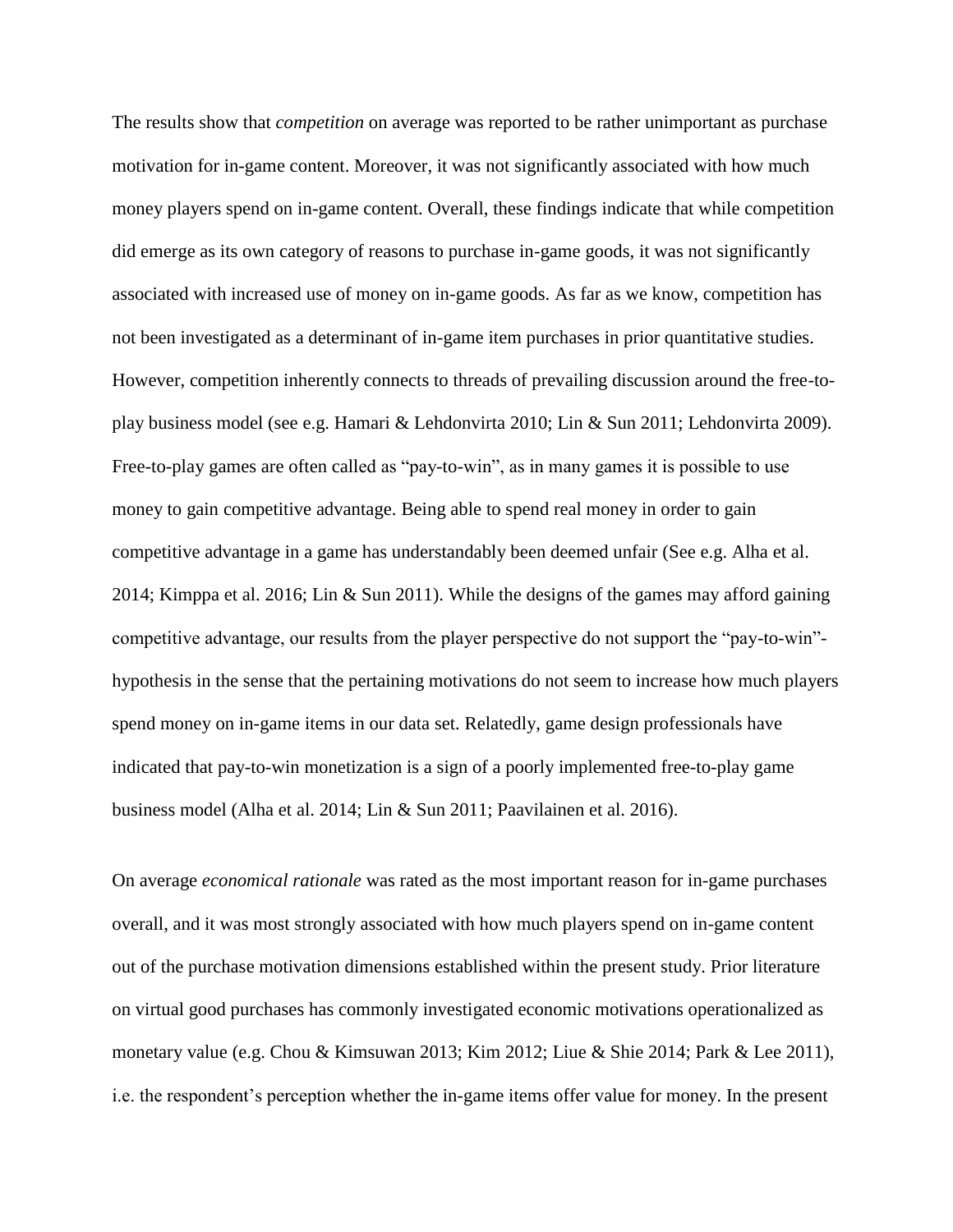study, we measured a more diverse set of variables regarding the economic rationale related to purchasing in-game items: price, special offers and willingness to support the developer of the game. However, factor analyses revealed that these aspects converged onto a single factor – named here *economical rationale* as it consists of more than just the perception of the relationship of value versus cost*.* It is somewhat surprising that a motivation that is almost altruistic – wanting to support the game developers – is so strongly associated with attempting to capitalize on good deals, which can be considered more of an individualistic, rational reasoning. Another possible interpretation is, however, that reasonable prices may awaken perceptions of good will and reciprocity that also make consumers willing to return this fairness.

In-game purchases have generally faced a large backlash from the player community because of, for example, the above-mentioned "pay-to-win" issue. Therefore, there are many emotion-based attitudinal factors surrounding in-game purchases that may diminish the overall willingness to make them (Lin & Sun 2011; Hamari 2015). However, as our results here indicate, players that deem *economical* aspects as important reasons for purchases may approach purchase decisions with a more rational mindset, and therefore, might be less limited by attitudinal or ideological resistance, and further be willing to spend more money. Therefore, while the in-game content is usually in the focus, the price level and timely special offers should not be neglected. As supporting the game or the game company seems to be one of the criteria for spending money, the handling of public relations and customer service becomes meaningful as well. Furthermore, game professionals have also highlighted the importance of taking care of the social communities in free-to-play games (Alha et al. 2014).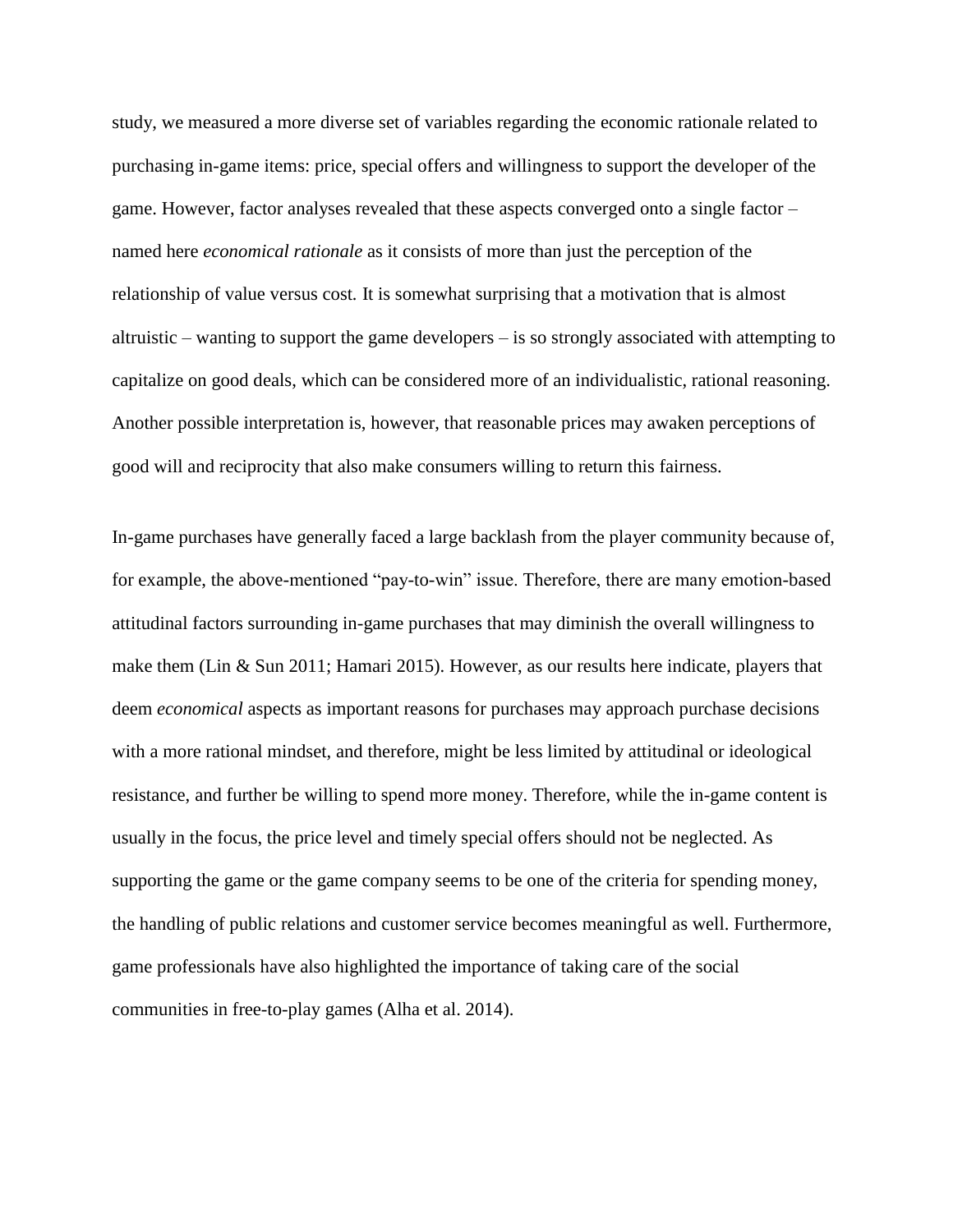Purchasing in-game content for children emerged as a pertinent reason to purchase in-game content in our pre-study for the questionnaire development, and therefore, it was added as one of the purchase reasons in the final questionnaire. This item loaded onto its own factor (*Indulging the children)* with no other purchase reasons. Not surprisingly, however, *participating in a special event* and *protecting achievements* were most highly associated motivations with the factor. It could be that a parent is more willing to spend money on her child's game when not doing so might mean missing seasonal content or rare events, or losing something already achieved – which might seem like an important reason for the child because of fear of missing out. While there are indications that parents have motivation to use money on their children's games especially when there is a danger to lose something or skip content, special care has to be taken when implementing purchases in games targeted for children. For instance, attention should be paid to assuring that children do not accidentally use money without their parents' acknowledgement (Alha et al. 2014). On average, it can be said that within our data set nearly no one of the respondents reported having purchased in-game content for (their) kids nor was this motivation associated with how much money is being spent on in-game content. However, this is hardly surprising given the age distribution in our data set.

While *Unlocking content* on average was reported as the highest occurring motivation for purchases, it was not significantly associated with the volume of money being used. This may indicate that, unlocking content is equally important for both small and big spenders. Alternatively, the phrasing of the statement ("I wanted to open new playable content (e.g. levels, characters, cards...)") is quite extensive and has likely caught several types of motivations connected to content unlocking, explaining why it did not correlate highly with any other specific dimension. Therefore, unlocking content is slightly related to several more precise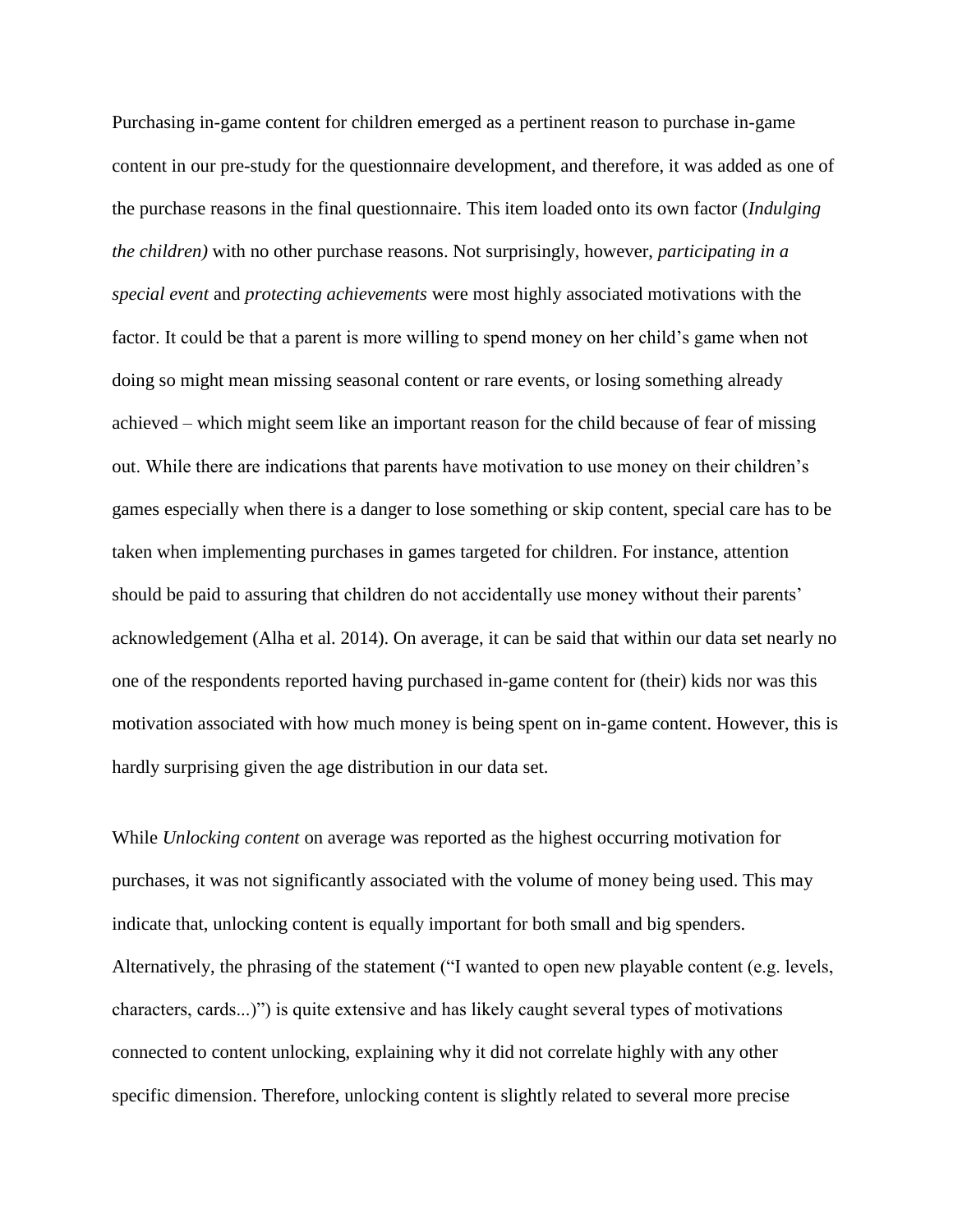purchase motivations. There are some limitations to our research. Even though the motivations were acquired through careful triangulation, it is likely that not all possible purchase motivations are covered here. This also becomes apparent in the low R2 in the regression analysis.

Free-to-play is a large phenomenon having spread to various genres and platforms and using different kinds of monetization mechanics. Therefore, it is crucial to see that some of the motivations might be important in only certain types of games, while other motivations could be missing from some games altogether. For instance, many of the currently successful free-to-play games have not included the above-mentioned waiting times, allowing the player to play as long as she wishes, and trying to get the revenue through other monetization mechanics. This is especially typical outside the mobile free-to-play games, in games such as Team Fortress 2 and World of Tanks. It is worth mentioning that these games have also reported conversion rates of 20-30 percent from non-paying to paying players. In comparison, mobile free-to-play games have been reported to have a paying player portion of as low as 1.5 percent (Bishop 2011; Martin 2012; Swrve 2014). The higher conversion rate can be seen as an improvement and a favorable direction from the perspective of the developers as well, as the model of small minority of high spenders paying for the most of the income is one of the ethical concerns in free-to-play games (Alha et al. 2014). These games have a strong focus on sociability, and they monetize the games by cosmetic or competitive items. While this has been rarer especially in commercially successful mobile free-to-play games, the game company Blizzard has been able to bring this model to mobile with their cross-platform game, Hearthstone (Alha et al. 2016). Free-to-play game industry is an extensive one, including games for different platforms and in several genres, and offering various types of experiences (Paavilainen et al. 2015a). Therefore, it would be interesting to study how purchase motivations differ in different types of free-to-play games.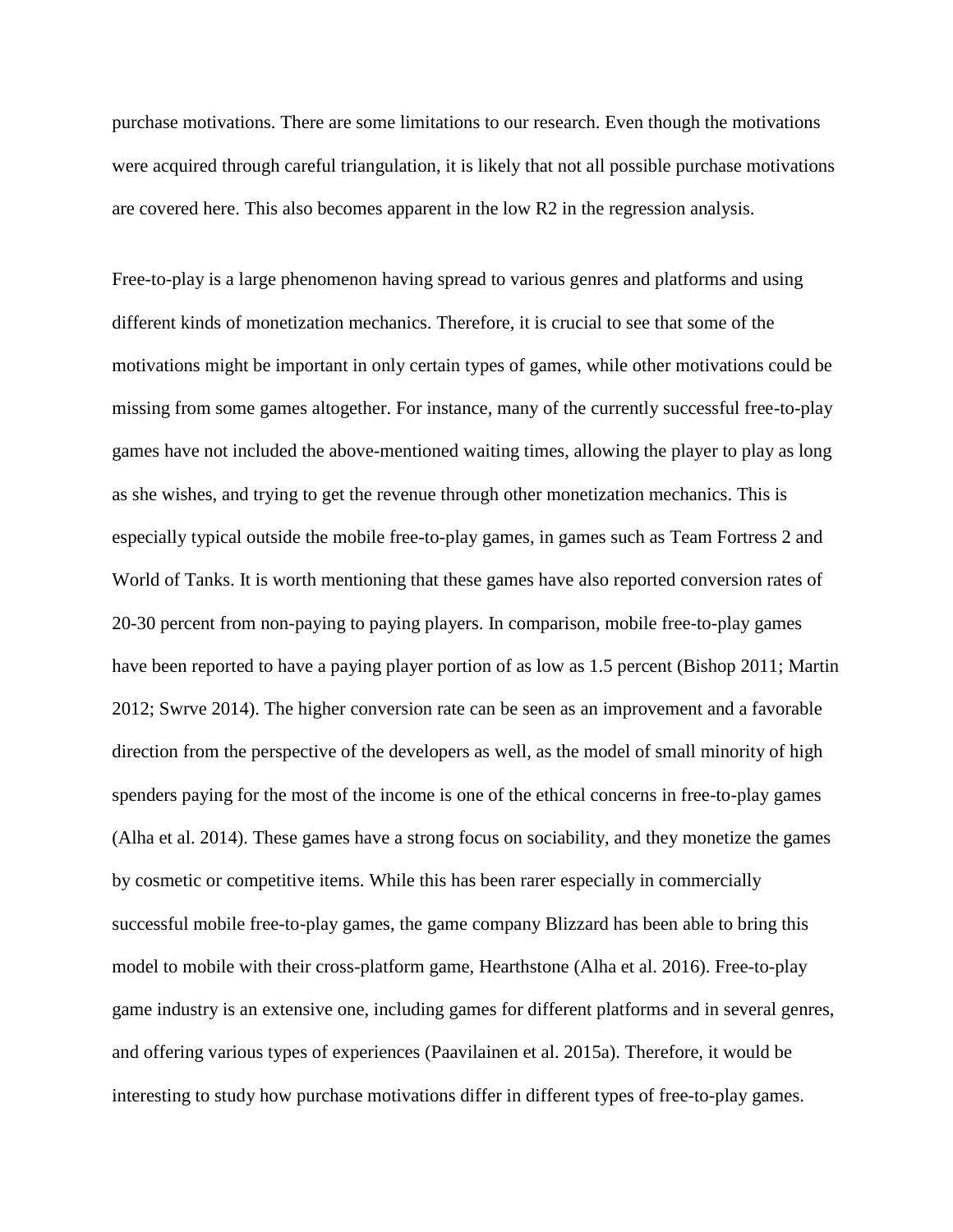Moreover, games garner a varying audience, and therefore, it would be interesting to investigate how purchase motivations may differ along different playing orientations (Hamari & Tuunainen 2014; Yee 2006) as well as the demographics of players (see e.g. Williams, Yee & Caplan 2008).

### **7. Conclusion**

In this paper, we set out to develop a measurement instrument for concrete motivations to buy ingame content. Firstly, we composed a measurement instrument for identifying between different motivations and reasons to purchase in-game content by triangulating from top-grossing games, existing research, and from discussions with game industry specialists. These reasons were operationalized into a survey which was further administered to free-to-play game players (N=519) that had purchased in-game content. Based on analyses of the gathered data, the purchasing reasons converged into six dimensions: 1) *Unobstructed play*, 2) *Social interaction*, 3) *Competition*, 4) *Economical rationale*, 5) *Indulging children*, and 6) *Unlocking content*. The motivations for purchases can be approached from many directions. While previous research on the purchase motivations in free-to-play games has concentrated more on abstract psychological factors, this study sheds light on the more concrete rationale behind the purchases. The dimensions will provide a useful tool for future research. From the design perspective, the motivation categories established in the present study is a contribution of its own. While the game design literature has discussed different types of in-game content and strategies for implementing them in games (Fields & Cotton 2012; Luton 2013), the presented list of purchase motivations provides a more detailed perspective for the developers to approach in-game content design from the user-centered design perspective.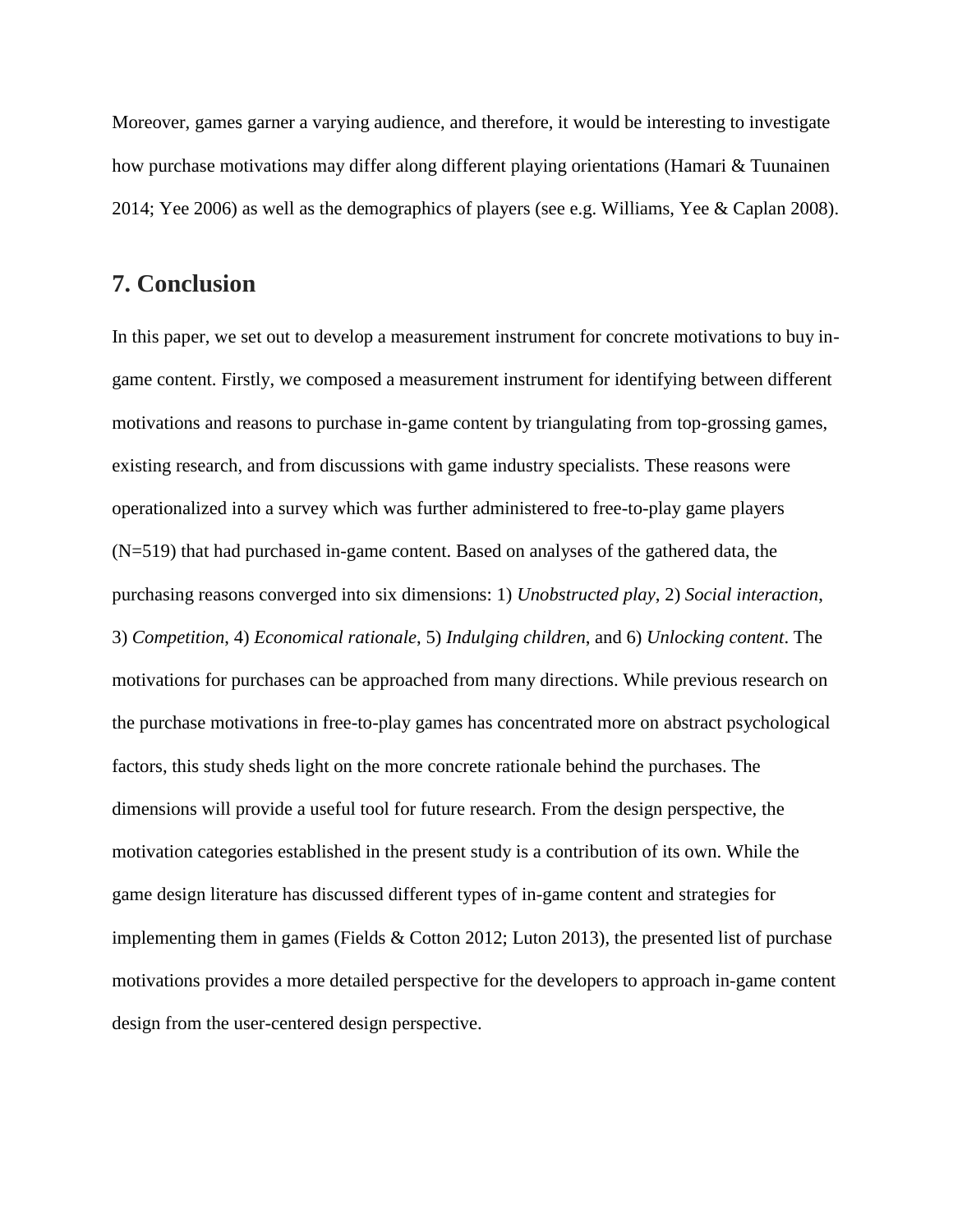Secondly, this study investigated how these purchase motivations were associated with how much money players use on in-game content. The results revealed that purchase motivations of unobstructed play, social interaction, and economical rationale were positively associated with how much money the players spend on in-game content, whereas competition, indulging the children, and unlocking content were not significantly associated.

# **References**

Alha, K., Koskinen, E., Paavilainen, J., & Hamari, J. (2016). Critical Acclaim and Commercial Success in Mobile Free-to-Play Games. In Proceedings of DiGRA FDG Conference, Dundee, Scotland, 1-6 August, 2016.

Alha, K., Koskinen, E., Paavilainen, J., Hamari, J. & Kinnunen, J. (2014). Free-to-Play Games: Professionals' Perspectives. In Proceedings of Nordic Digra 2014, Gotland, Sweden, May 29, 2014.

Alves, R. T., & Roque, L. (2007). Because players pay: The business model influence on mmog design. Proceedings of DiGRA 2007, 658-663.

Animesh, A., Pinsonneault, A., Yang, S.-B. & Oh, W. (2011). An odyssey into virtual worlds: Exploring the impacts of technological and spatial environments on intention to purchase virtual products. MIS Quarterly, 35(3), pp. 789-810.

Bishop, T. (2011). How Valve experiments with the economics of video games. In GeekWire. http://www.geekwire.com/2011/experiments-video-game-economics-valves-gabe-newell/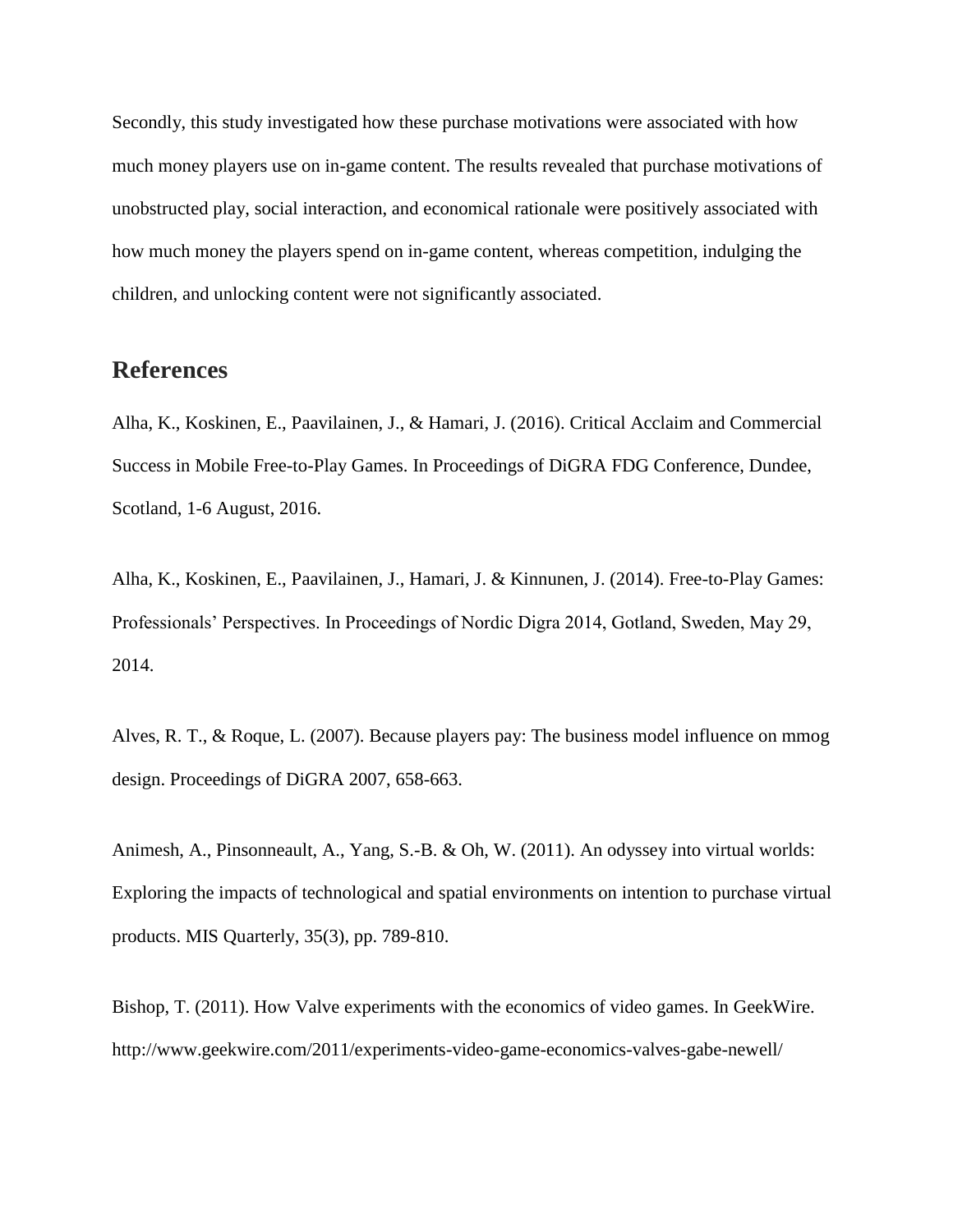Brockmann, T., Stieglitz, S. & Cvetkovic, A. (2015) Prevalent Business Models for the Apple App Store. Wirtschaftsinformatik Proceedings 2015. Paper 81.

Cha, J. (2011). Exploring the internet as a unique shopping channel to sell both real and virtual items: A comparison of factors affecting purchase intention and consumer characteristics. Journal of Electronic Commerce Research, 12(2), pp. 115-132.

Chou, C.-M. & Kimsuwan A. (2013) Factors affecting purchase intention of online game prepayment card - Evidence from Thailand. Journal of Internet Banking and Commerce, vol. 18, no. 3, pp. 1-13.

Cleghorn, J., & Griffiths, M. (2015). Why Do Gamers Buy 'Virtual Assets'? An Insight in to the Psychology Behind Purchase Behaviour. Digital Education Review, (27), 85-104.

Domina, T., Lee, S.-E. & MacGillivray, M. (2012). Understanding factors affecting consumer intention to shop in a virtual world. Journal of Retailing and Consumer Services, 19(6), pp. 613- 620.

Fields, T. & Cotton, B. (2012). Social Game Design: Monetization Methods and Mechanics. Walthman, MA: Morgan Kaufmann

Fornell, C. & Larcker, D.F. (1981). Evaluating structural equation models with unobservable variables and measurement error. Journal of Marketing Research 18 (1), 39-50.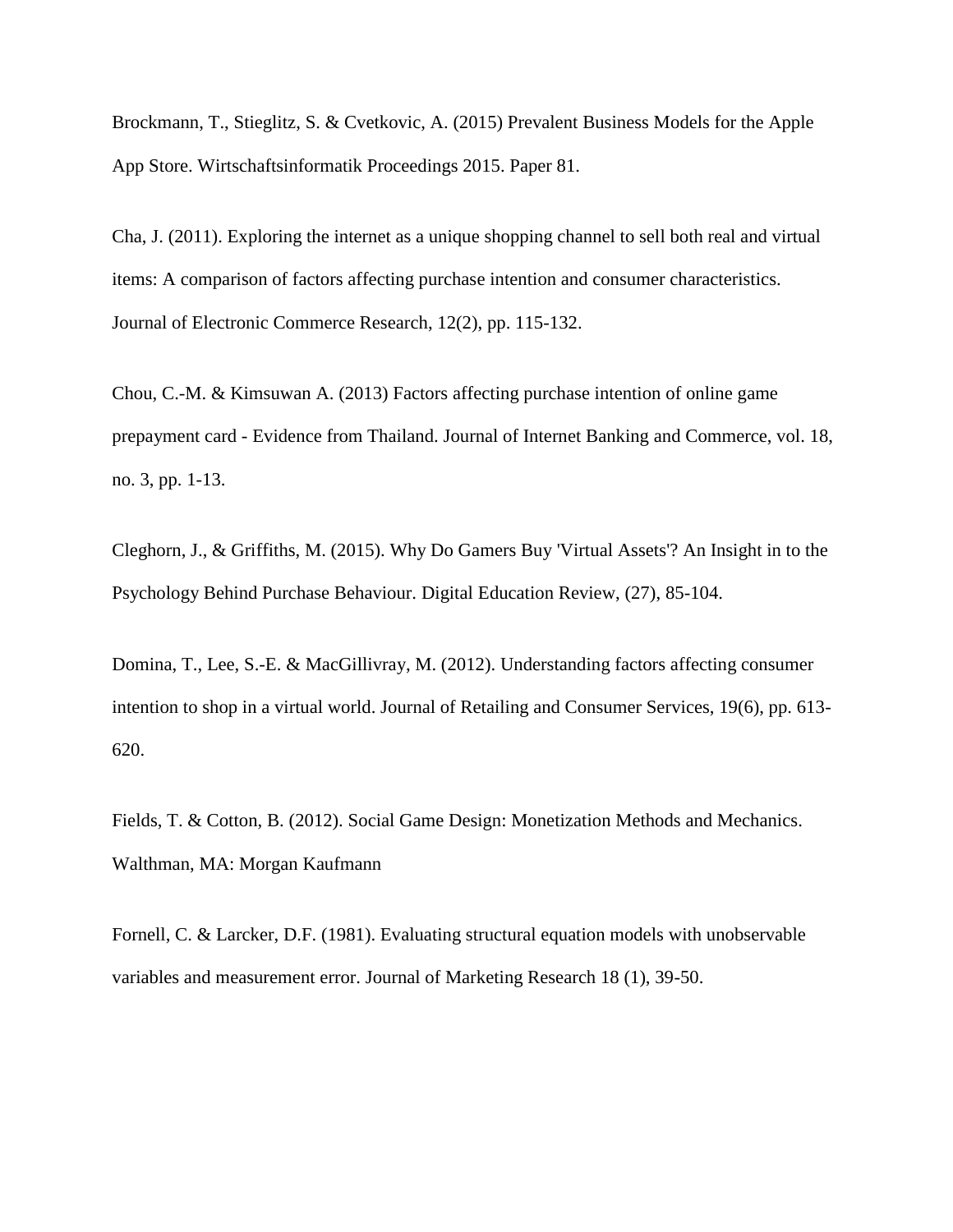Evans, E. (2015). The economics of free freemium games, branding and the impatience economy. Convergence: The International Journal of Research into New Media Technologies, pp. 1-18.

Gao, J. (2014). An empirical research on consumers' purchasing behavior of virtual products in SNS. Research Journal of Applied Sciences, Engineering and Technology, 7(7), pp. 1279-1286.

Guo, Y. & Barnes, S. (2011). Purchase behavior in virtual worlds: An emprical investigation in Second Life. Information & Management, 48(7), pp. 303-312.

Guo, Y. & Barnes, S. (2012). Explaining purchasing behavior within World of Warcraft. Journal of Computer Information Systems, 52(3), pp. 18-30.

Hamari, J. (2011). Perspectives from behavioral economics to analyzing game design patterns: loss aversion in social games. In Proceedings of CHI'2011 (Social games workshop), Vancouver, Canada, May 7-12, 2011. Social games workshop.

Hamari, J. (2010). Virtual goods sales: new requirements for business modelling? Master's thesis. University of Jyväskylä.

Hamari, J. (2015). Why do people buy virtual goods? Attitude towards virtual good purchases versus game enjoyment. International Journal of Information Management, 35(3), 299-308.

Hamari, J., & Järvinen, A. (2011). Building Customer Relationship through Game Mechanics in Social Games. In M. Cruz-Cunha, V. Carvalho & P. Tavares (Eds.) Business, Technological and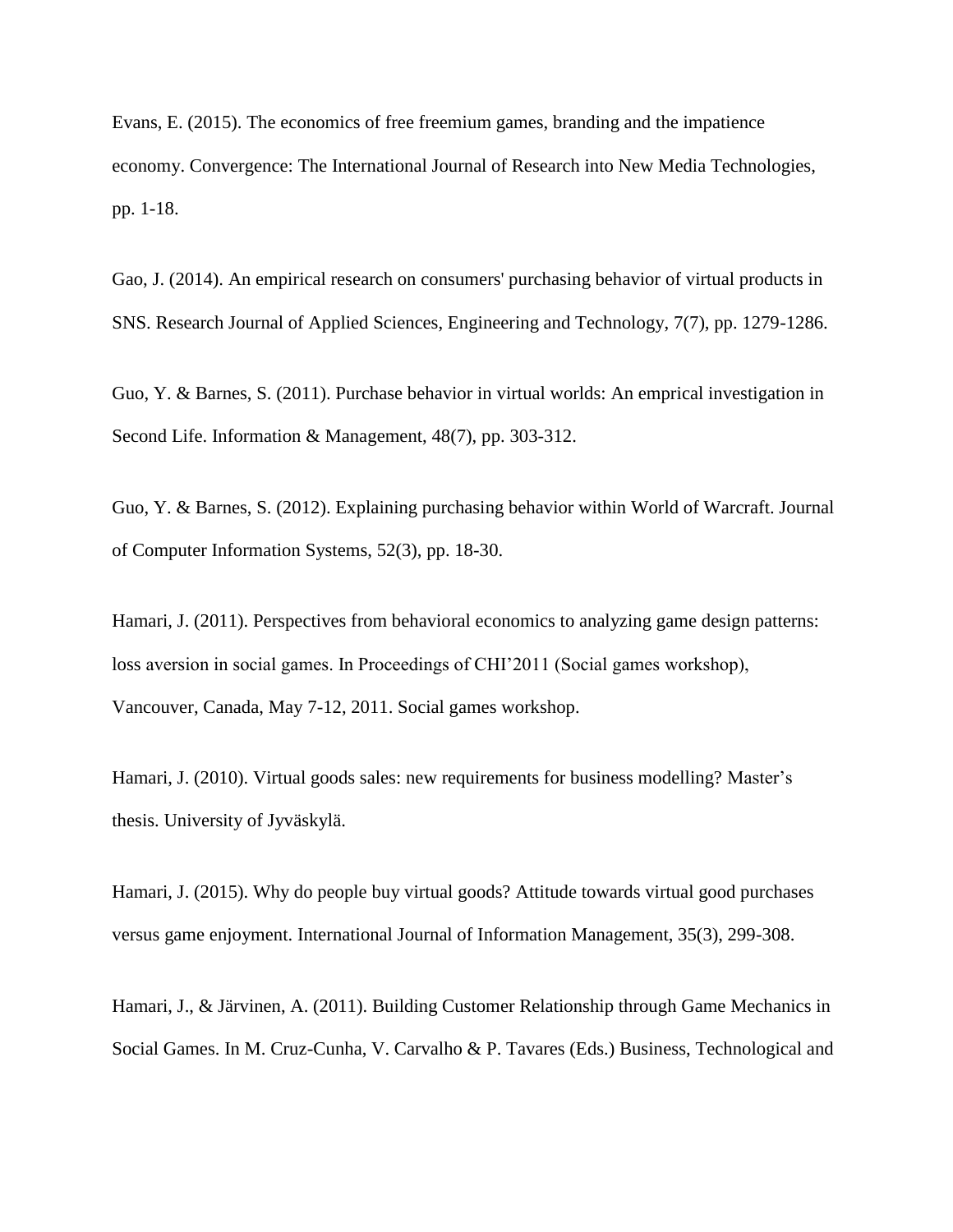Social Dimensions of Computer Games: Multidisciplinary Developments (pp. 348-365). Hershey, PA: IGI Global.

Hamari, J., & Keronen, L. (2016). Why do people buy virtual goods? A literature review. In Proceedings of the 49th Annual Hawaii International Conference on System Sciences (HICSS), Hawaii, USA, January 5-8, 2016.

Hamari, J., Keronen, L., & Alha, K. (2015). Why do people play games? A review of studies on adoption and use. In proceedings of the 48th Annual Hawaii International Conference on System Sciences (HICSS), Hawaii, USA, January 5-8, 2015.

Hamari, J., & Lehdonvirta, V. (2010). Game design as marketing: How game mechanics create demand for virtual goods. International Journal of Business Science & Applied Management, 5(1), 14-29.

Hamari, J., & Tuunanen, J. (2014). Player Types: A Meta-synthesis. Transactions of the Digital Games Research Association, 1(2), 29-53.

Han, B. & Windsor, J. (2013). An investigation of the smartphone user's in-game purchase intention. International Journal of Mobile Communications, 11(6), pp. 617-635.

Hanner, N., & Zarnekow, R. (2015). Purchasing behavior in free to play games: Concepts and empirical validation. Proceedings of the Annual Hawaii International Conference on System Sciences, , 2015-March 3326-3335. doi: 10.1109/HICSS.2015.401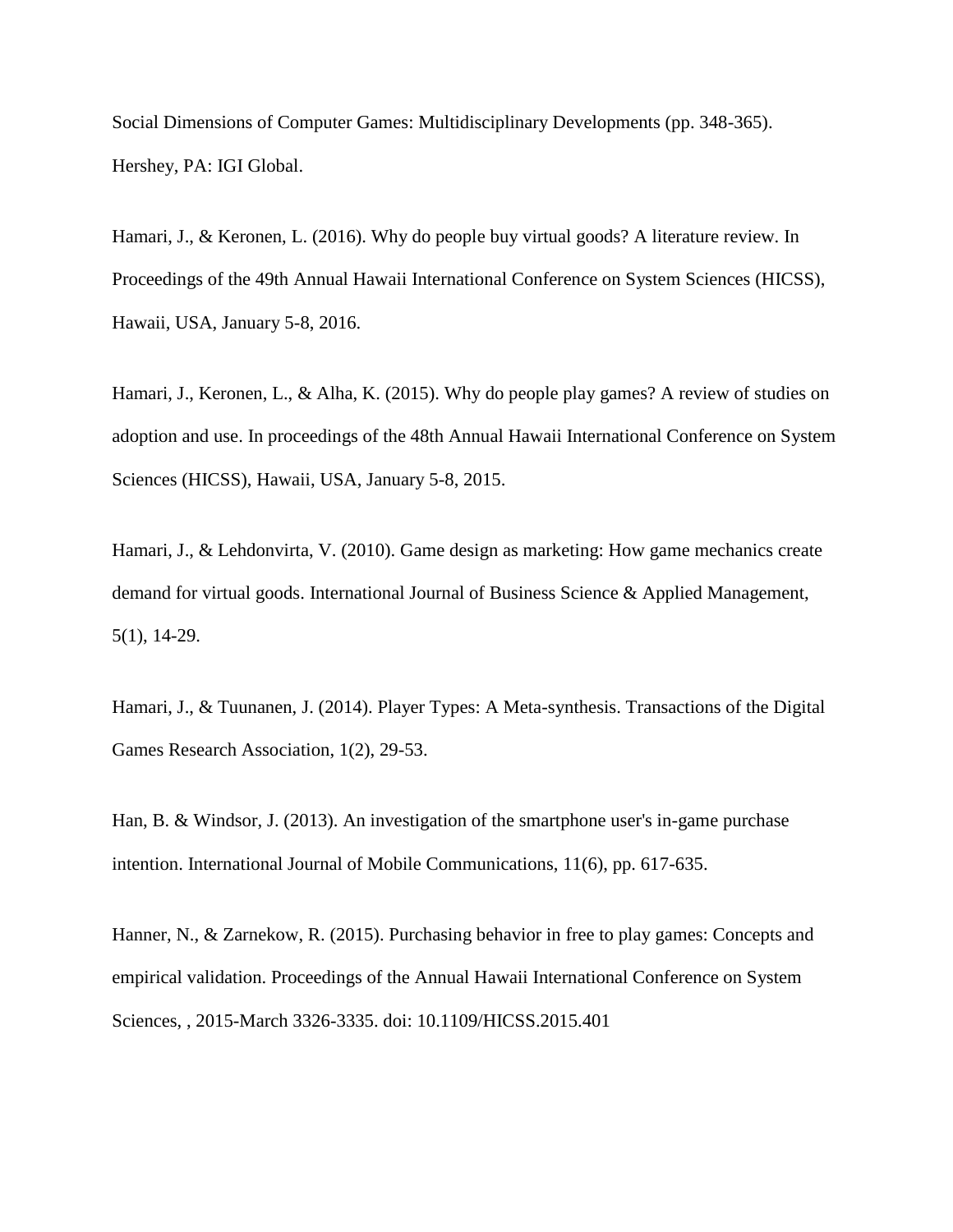Harviainen, J.T. & Hamari, J. (2015). Seek, Share, or Withhold: Information Trading in MMORPGs. Journal of Documentation, 71(6), 1119-1134.

Huang, E. (2012). Online experiences and virtual goods purchase intention. Internet Research, 22(3), pp. 252-274.

Jankowski, J., Bródka, P., & Hamari, J. (2016). A picture is worth a thousand words: an empirical study on the influence of content visibility on diffusion processes within a virtual world. Behavior & Information Technology. DOI: 10.1080/0144929X.2016.1212932

Kaburuan, E. R., Chen, C.-H. & Jeng, T.-S. (2009). Identifying users' behavior purchasing virtual items. The 9th International Conference on Electronic Business, Macau, November 30 - December 4, 2009, pp. 250-256.

Kallio, K. P., Mäyrä, F., & Kaipainen, K. (2010). At least nine ways to play: approaching game mentalities. Games & Culture. http://doi.org/10.1177/1555412010391089

Kim, B. (2012). Understanding key factors of users' intentions to repurchase and recommend digital items in social virtual worlds. Cyberpsychology, Behavior, and Social Networking, 15(10), pp. 543-550.

Kim, H.-W., Chan, H. C. and Kankahalli, A. (2012) What motivates people to purchase digital items on virtual community websites? The desire for online self-presentation, Information Systems Research 23(4): 1232-1245.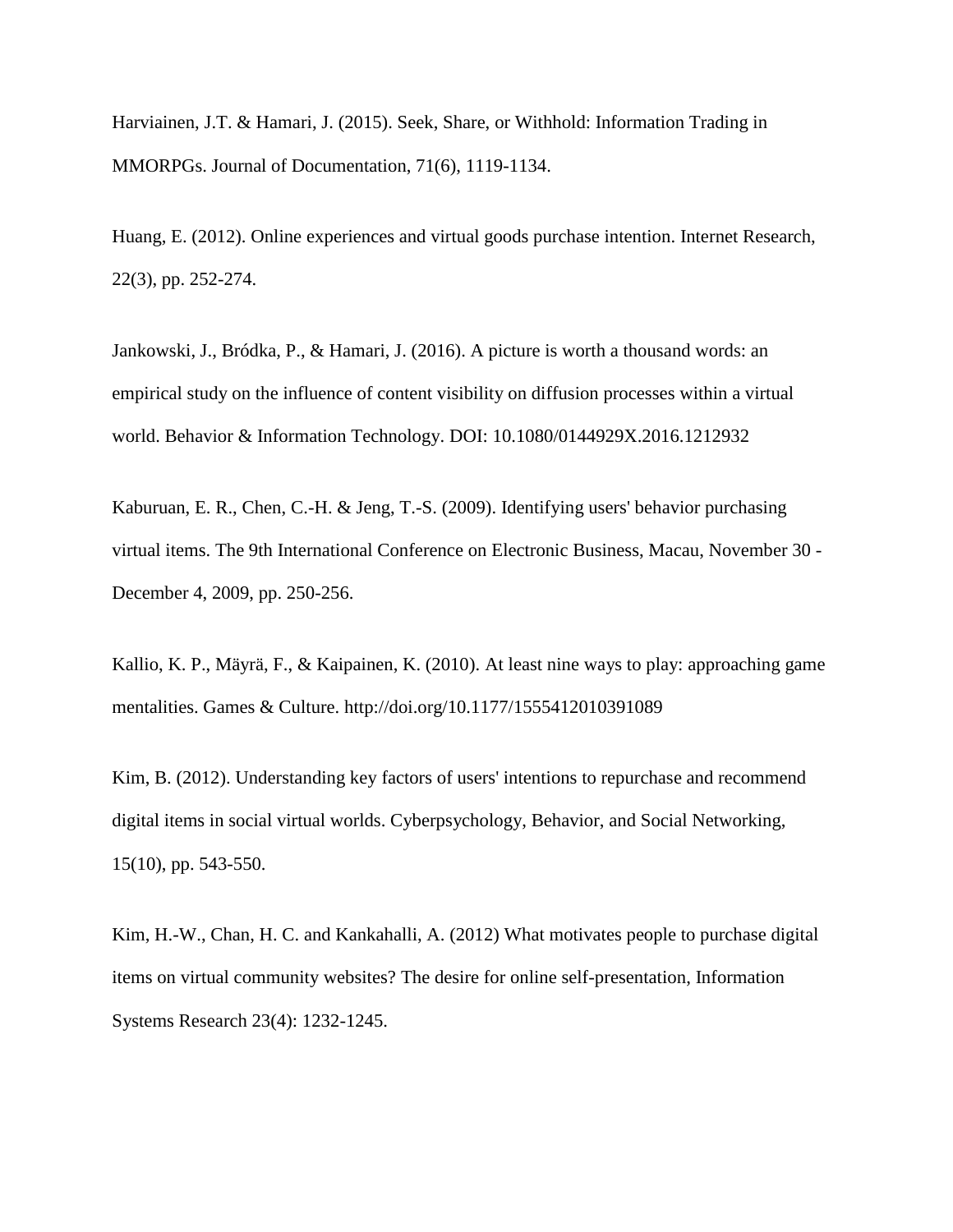Kim, H.-W., Gupta, S. and Koh, J. (2011) Investigating the intention to purchase digital items in social networking communities: A customer value perspective, Information & Management 48(6): 228-234.

Kimppa, K. K. Heimo, O. I. and Harviainen, T. J. (2016) First dose is always freemium. ACM SIGCAS Computers and Society - Special Issue on Ethicomp 45(3): 132-137.

Lee, J., Lee, M. & Choi, I. H. (2012). Social network games uncovered: Motivations and their attitudinal nad behavioral outcomes. Cyberpsychology, Behavior, and Social Networking, 15(12), pp. 643-648.

Lee, Y.-H. & Wohn, D. Y. (2012). Are there cultural differences in how we play? Examining cultural effects on playing social network games. Computers in Human Behavior, 28(4), pp. 1307-1314.

Lehdonvirta, V. (2009). Virtual item sales as a revenue model: identifying attributes that drive purchase decisions. Electronic Commerce Research, 9(1-2), 97-113.

Lin, H. & Sun, T.-C. (2011). Cash trade in free-to-play online games. Games and Culture, 6(3), pp. 270-287.

Liu, H.-J. & Shiue, Y.-C. (2014). Influence of facebook game players' behavior on flow and purchase intention. Social Behavior and Personality, 42(1), pp. 125-134.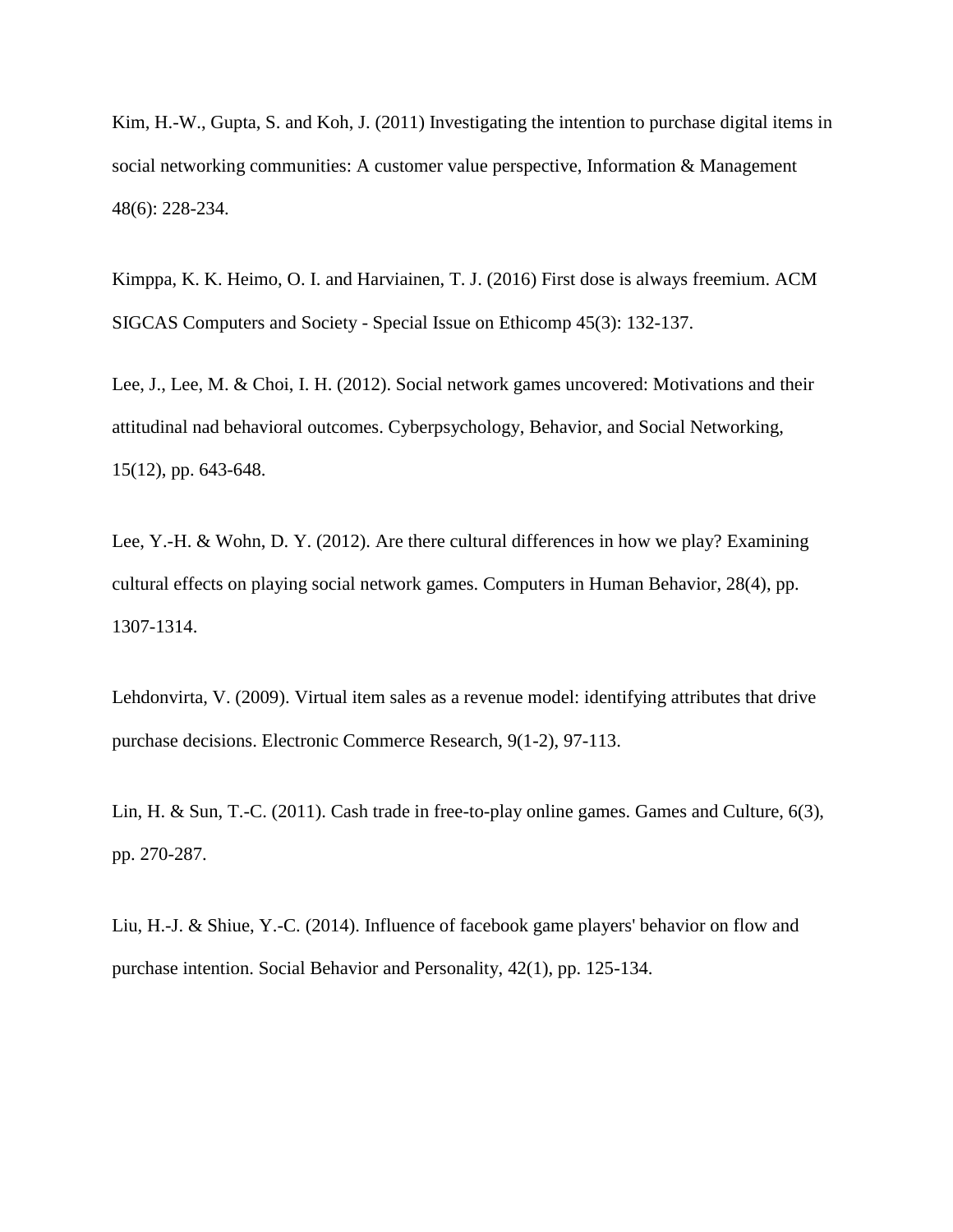Luo, M. M., Chen, J.-S., Ching, R. K. & Liu, C.-C. (2011). An examination of the effects of virtual experiential marketing on online customer intentions and loyalty. The Service Industries Journal, 31(13), pp. 2163-2191.

Luton, W. (2013). Free2Play: Making Money From Games You Give Away. San Fransisco, CA: New Riders.

Martin, M. (2012). World of Tanks monthly revs hitting "double digit" millions. In GamesIndustry.biz. http://www.gamesindustry.biz/articles/2012-03-19-world-of-tanks-monthlyprofits-hitting-double-digit-millions

Mäntymäki, M., & Riemer, K. (2014) "Digital natives in social virtual worlds: A multi-method study of gratifications and social influences in Habbo Hotel. International Journal of Information Management, 34 (2), 210-220.

Nieborg, D. B. (2015). Crushing Candy: The Free-to-Play Game in Its Connective Commodity Form. Social Media + Society, 1(2), pp. 1-12.

Oh, G. & Ryu, T. (2007). Game Design on Item-selling Based Payment Model in Korean Online Games. In Proceedings of DiGRA 2007: Situated Play (pp. 650-657). Tokyo, Japan

Paavilainen, J. (2016). Design Paradigms and Principles of Free-to-Play Games: A Developer Interview Study. In Proceedings of DiGRA FDG Conference, Dundee, Scotland, 1-6 August, 2016.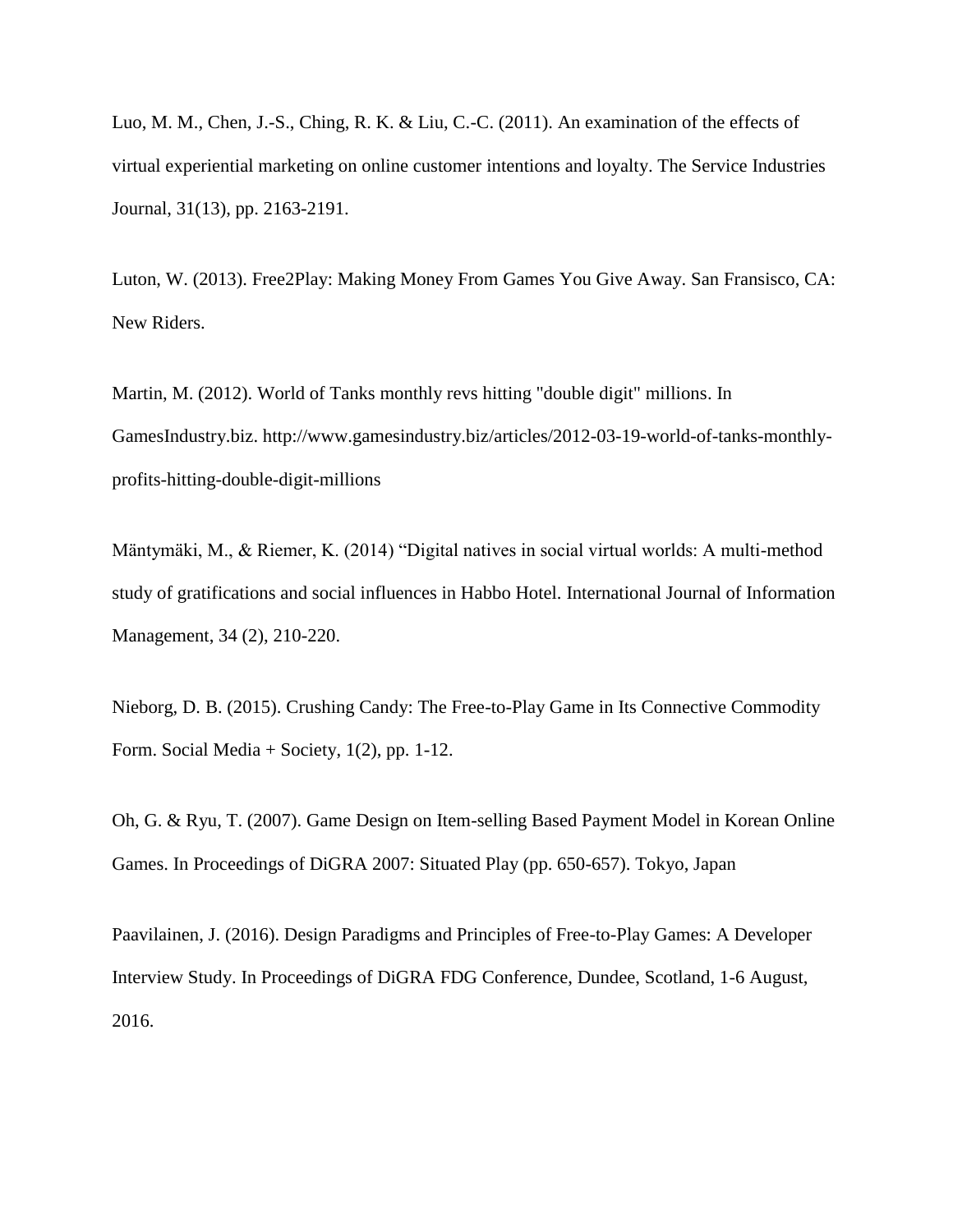Paavilainen, J., Hamari, J., Stenros, J., & Kinnunen, J. (2013). Social Network Games: Players' Perspectives. Simulation & Gaming, 44(6), 794-820.

Paavilainen, J., Koskinen, E., Korhonen, H., & Alha, K. (2015a). Exploring Playful Experiences in Social Network Games. In Proceedings of DiGRA Conference, Lüneburg, Germany, 14-17 May 2015.

Paavilainen, J., Alha, K. & Korhonen, H. (2015b). Domain-Specific Playability Problems in Social Network Games. International Journal of Arts & Technology, 8(4).

Paavilainen, J., Alha, K. & Korhonen, H. (2016). Review of Social Features in Social Network Games. In Proceedings of DiGRA FDG Conference, Dundee, Scotland, 1-6 August, 2016.Park, B.-W. & Lee, K. C. (2011). Exploring the value of purchasing online game items. Computers in Human Behavior, 27(6), pp. 2178-2185.

Prax, P. (2013). Game Design and Business Model: An Analysis of Diablo 3. In Proceedings of DiGRA 2013 Conference. Atlanta, USA.

Ryan, R. M., Rigby, C. S., & Przybylski, A. K. (2006). The Motivational Pull of Video Games: A Self-Determination Theory Approach. Motivation and Emotion, 30(4), 344–360.

Shang, R. A., Chen, Y. C., & Huang, S. C. (2012). A private versus a public space: Anonymity and buying decorative symbolic goods for avatars in a virtual world. Computers in Human Behavior, 28(6), 2227-2235.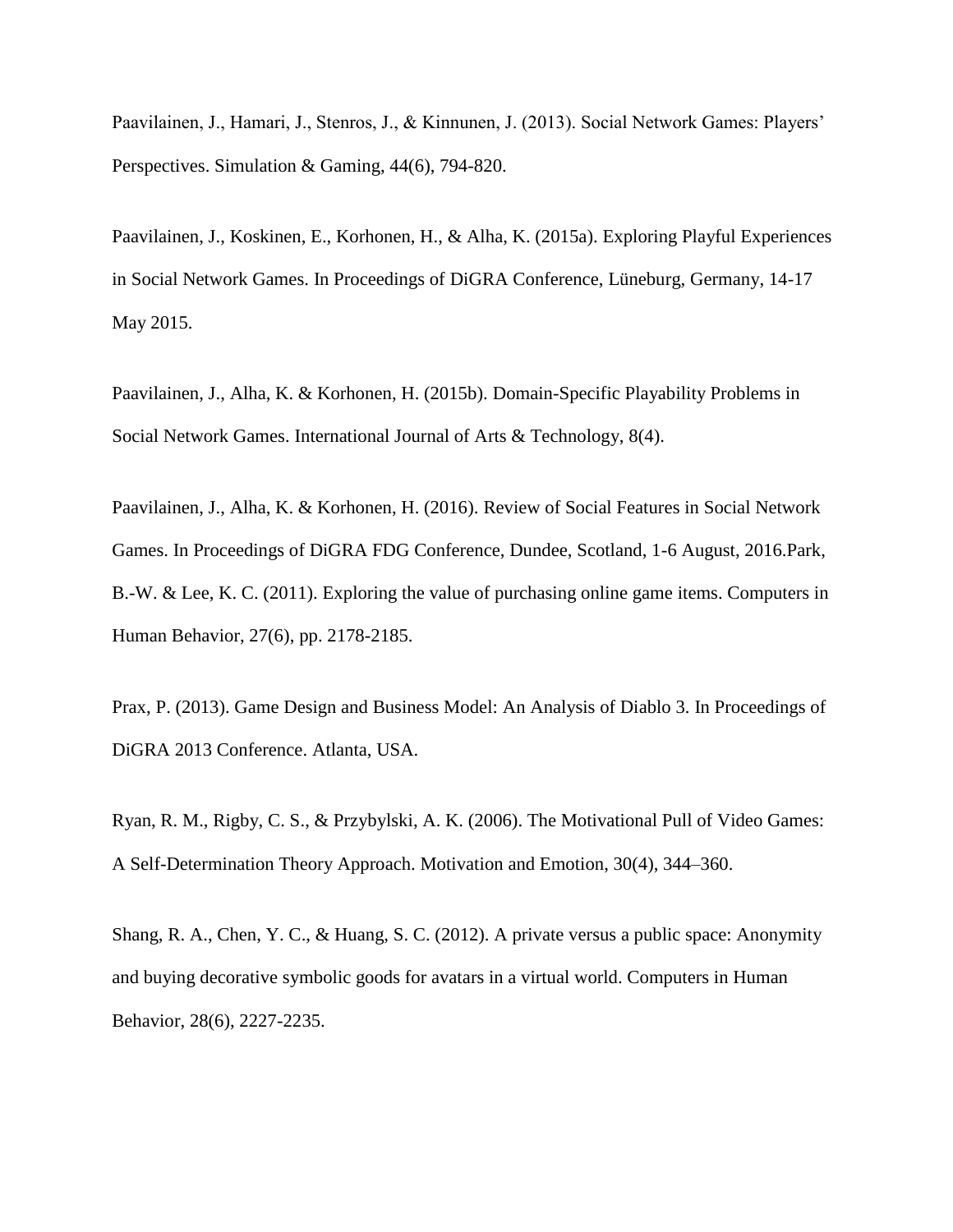Sherry, J. L., Lucas, K., Greenberg, B. S., & Lachlan, K. (2006). Video game uses and gratifications as predictors of use and game preference. In P. Vorderer & J. Bryant (Eds.), Playing video games: Motives, responses, and consequences (pp. 213–224). Mahwah, NJ: Lawrence Erlbaum Associates.

Swrve (2014). The Swrve Monetization Report.

Tyni, H., Sotamaa, O., & Toivonen, S. (2011). Howdy Pardner!: On free-to-play, sociability and rhythm design in FrontierVille. Mindtrek 2011, pp. 22-29.

Wang, W.-T. & Chang, W.-H. (2013). The integration of the expectancy disconfirmation and symbolic consumption theories: A case of virtual product consumption. 46th Hawaii International Conference on System Sciences, pp. 2949-2956.

Wang, W.-T. & Chang, W.-H. (2014). A study of virtual product consumption from the expectancy disconfirmation and symbolic consumption perspectives. Information Systems Frontiers, 16(5), pp. 887-908.

Williams, D., Yee, N., & Caplan, S. E. (2008). Who plays, how much, and why? Debunking the stereotypical gamer profile. Journal of Computer-Mediated Communication, 13(4), 993–1018.

Wohn, D. Y. (2014). Spending real money: Purchasing patterns of virtual goods in an online social game. Proceedings of the 32nd annual ACM conference on Human factors in computing systems, pp. 3359-3368.